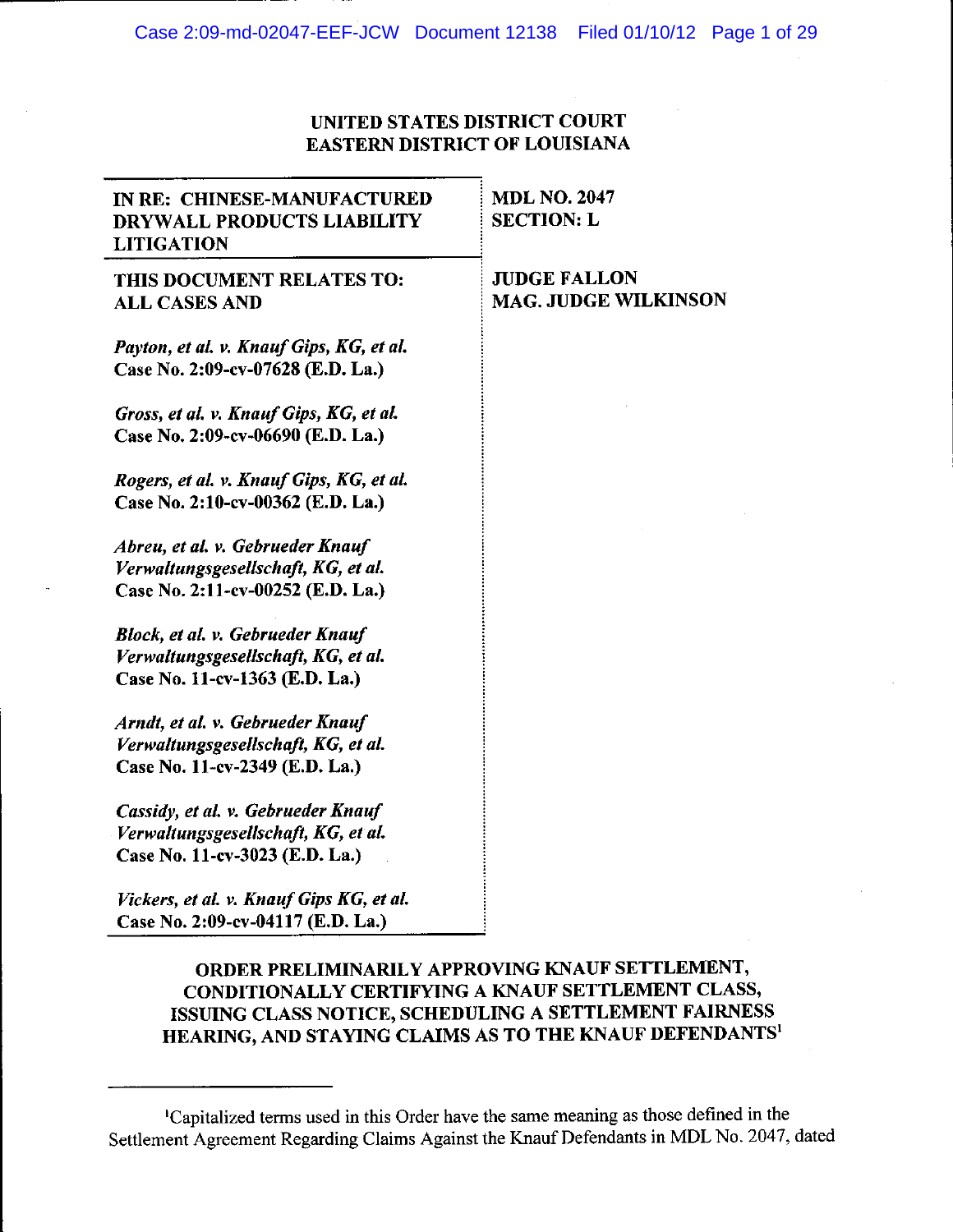# Case 2:09-md-02047-EEF-JCW Document 12138 Filed 01/10/12 Page 2 of 29

Before the Court is the Joint Motion of Proposed Settlement Class Counsel, the Plaintiffs' Steering Committee ("PSC"), and the Knauf Defendants<sup>2</sup> for an Order: (1) Preliminarily Approving the Knauf Settlement; (2) Conditionally Certifying a Settlement Class; (3) Issuing Class Notice; (4) Scheduling a Fairness Hearing; and (5) Staying Claims Against the Knauf Defendants (R. Doc. 12061). These parties seek entry of an order finding preliminarily that:  $(1)$  the Knauf Settlement is fair, reasonable and adequate;  $(2)$  the requirements for conditionally certifying a Settlement Class under Rule  $23(a)$  and Rule  $23(b)(3)$  have been met; and (3) notifying Class Members of the terms of the Knauf Settlement and of their rights in connection therewith is warranted. In addition, these parties request that the Court: (1) approve the form of Class Notice described in the Notice of Pendency and Proposed Settlement of Knauf Class Action; (2) schedule a fairness hearing to determine whether the Knauf Settlement should be given final approval ("Fairness Hearing"); and (3) establish dates for the dissemination of the Class Notice, the submission of requests for exclusion from and objections to the Settlement and other relevant deadlines. The Court received briefing and heard oral arguments on this Motion, and is now ready to rule. For the following reasons, IT IS ORDERED that this Motion is

December 20, 2011 (the "Knauf Settlement"), attached as Exhibit A to the Memorandum of Law in Support of the Joint Motion for an Order (1) Preliminarily Approving the Knauf Settlement; (2) Conditionally Certifying a Settlement Class; (3) Issuing Class Notice; (4) Scheduling a Fairness Hearing; and (5) Staying Claims as to the Knauf Defendants.

<sup>&</sup>lt;sup>2</sup>The Knauf Defendants include: Knauf Plasterboard (Tianjin) Co., Ltd. ("KPT"); Knauf Plasterboard (Wuhu) Co., Ltd.; Guangdong Knauf New Building Material Products Co., Ltd.; Knauf Gips KG; Gebr. Knauf Verwaltungsgesellschaft KG; Knauf International GmbH; Knauf Insulation GmbH ("KI"); Knauf UK GmbH; Knauf AMF GmbH & Co. KG; Knauf do Brasil Ltda.; and PT Knauf Gypsum Indonesia.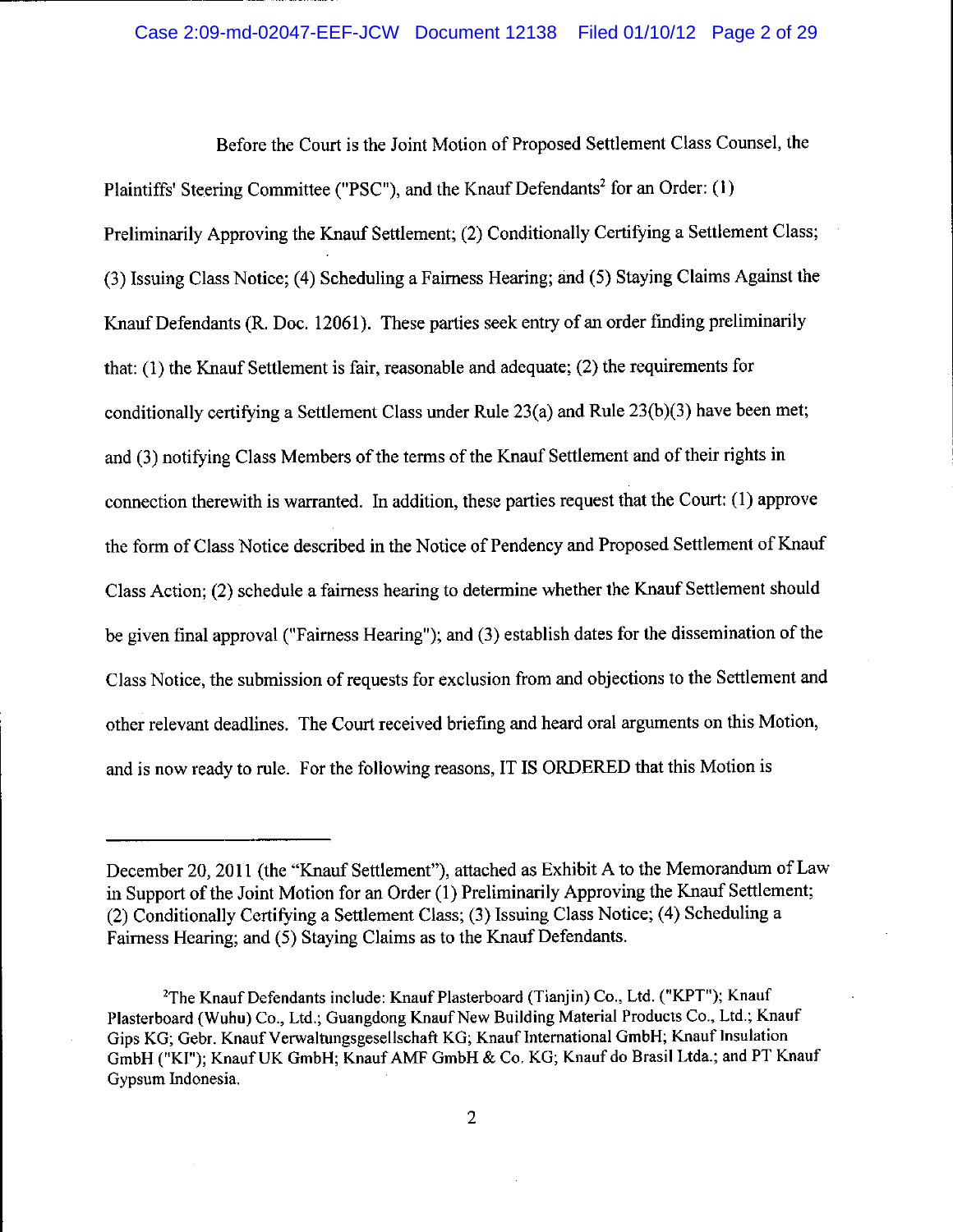# **GRANTED.**

#### I. **LITIGATION BACKGROUND**

The present litigation arises from alleged property damage and personal injuries caused by the presence of Chinese drywall in residential and commercial properties.

Hurricanes Katrina and Rita devastated the Gulf Coast in 2005, coinciding with a boom in new construction, all contributing to a shortage of drywall for the construction and reconstruction of buildings in the United States. As a result, from approximately 2005 to 2008, Chinese drywall was exported to the United States, changing hands in the chain of commerce, and ultimately installed in thousands of homes and buildings in the U.S., primarily in Florida, Louisiana, Alabama, Mississippi, Texas, and Virginia. Sometime after the installation of Chinese drywall in these properties, homeowners, residents, and occupants began to notice odd odors, corrosion of metal components, failure of electronics and appliances, and in some cases, physical ailments, such as nose bleeds, skin irritation, and respiratory problems.

In response to these complaints, a number of governmental agencies and special interest groups, notably the federal Consumer Products Safety Commission and the Department of Housing and Urban Development, began to investigate, conduct testing, and issue remediation protocols related to Chinese drywall.

The present litigation commenced with the filing of lawsuits in both federal and state courts by property owners and occupants damaged by the Chinese drywall installed in their residences and businesses, as well as some homebuilders who repaired these properties. Defendants and declaratory judgment plaintiffs include homebuilders, developers, installers, retailers, realtors, brokers, suppliers, importers, exporters, and distributors, who were involved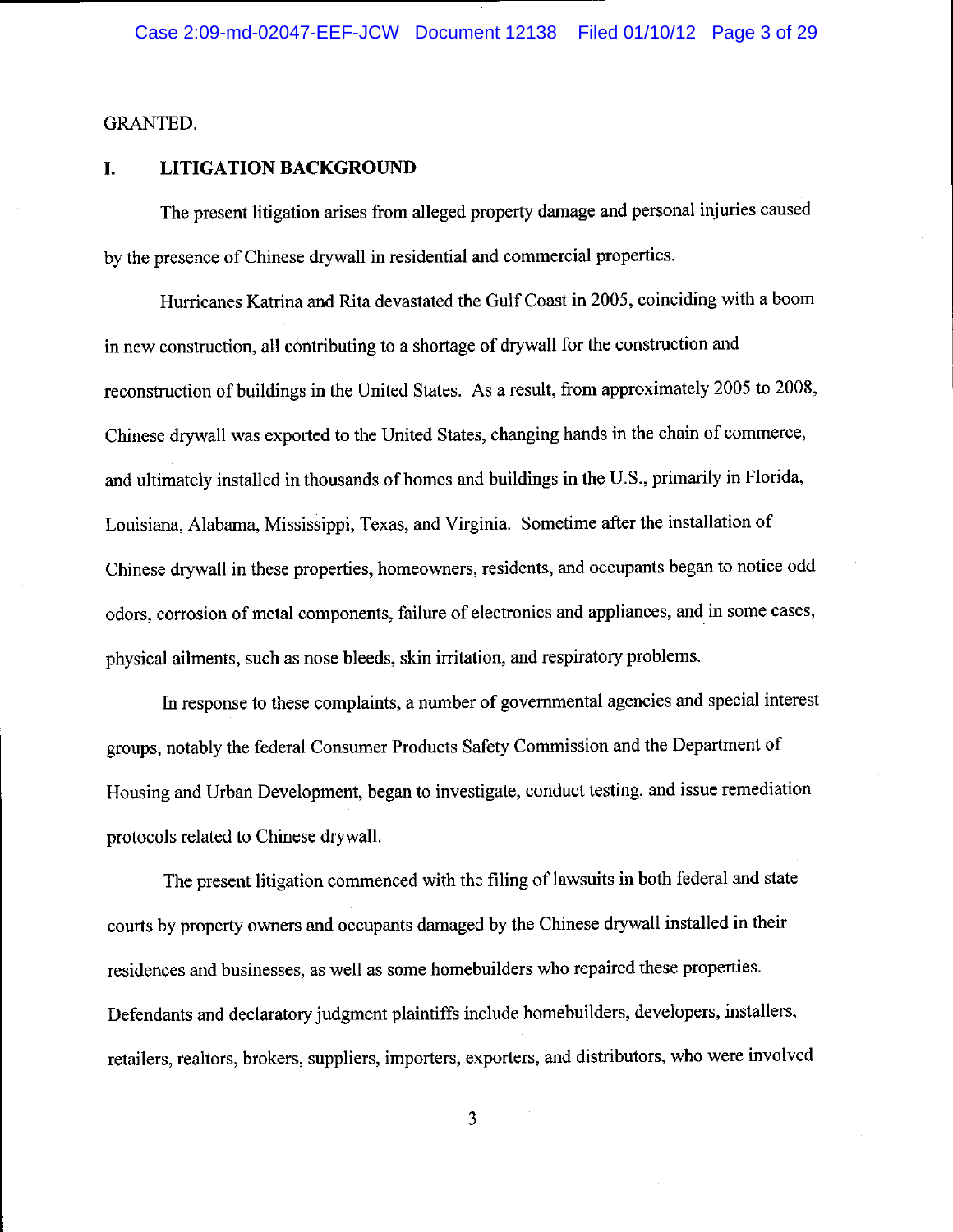## Case 2:09-md-02047-EEF-JCW Document 12138 Filed 01/10/12 Page 4 of 29

with the Chinese drywall in the affected properties, as well as their insurers and the insurers of property owners. Because of the commonality of facts in the various federal lawsuits, the litigation was designated as Multi-District Litigation 2047 by the Judicial Panel on Multidistrict Litigation. On June 15, 2009, the Panel transferred all federal actions alleging damages from Chinese drywall to this Court, the U.S. District for the Eastern District of Louisiana, for coordinated and consolidated proceedings.

Since the inception of MDL 2047, approximately two-and-a-half years ago: numerous cases have been consolidated, containing thousands of claims; the Court has presided over monthly status conferences, hearings, and bellwether trials; it has appointed steering committees and liaison counsel for plaintiffs, homebuilders, insurers, installers, manufacturers; it has issued numerous opinions, pretrial orders, and minute entries; the Court has facilitated several mediations; and more than 12,000 record documents have been filed. Additionally, the Court has corresponded and coordinated with a number of state and federal court judges who also preside over related Chinese drywall cases. With regard to the bellwether trials and default judgment proceedings, the Court has issued detailed findings of fact and conclusions of law, concluding that the Chinese drywall at issue was in fact defective due to its release of corrosive gasses, requiring remediation of properties containing this drywall, and issued a remediation protocol for doing so.

The first notable breakthrough towards resolving the MDL litigation came in October 2010, when the PSC and the Knauf entities, manufacturers of Chinese drywall, entered into a Court-approved pilot program for remediation of homes containing drywall manufactured by Knauf. In addition to the Knauf entities, a number of defendants in the chain-of-commerce,

 $\overline{4}$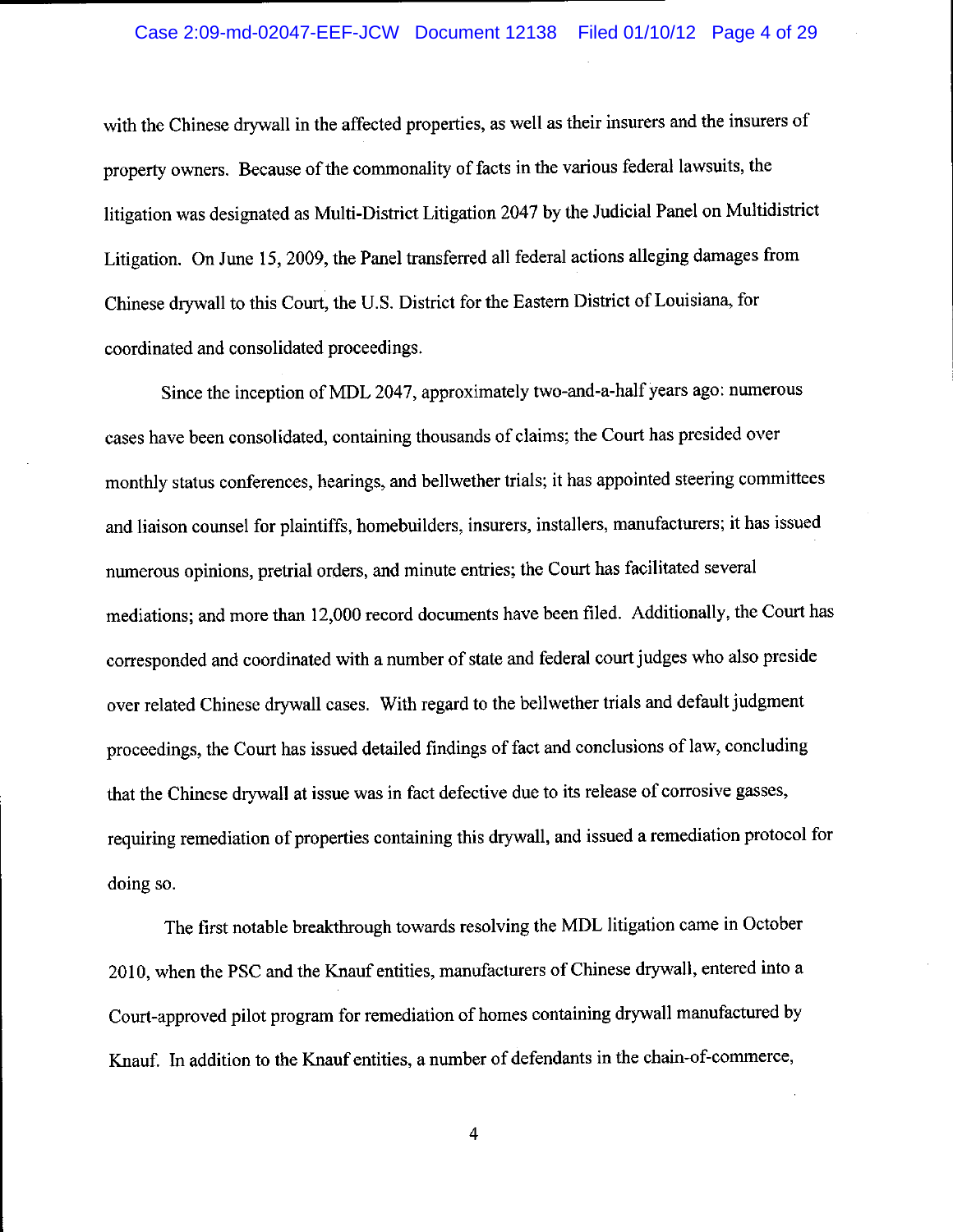# Case 2:09-md-02047-EEF-JCW Document 12138 Filed 01/10/12 Page 5 of 29

contributed funds to the program. The pilot program has since been implemented, with homes being added to and completed on a regular basis since early spring 2011.

The second notable breakthrough occurred in the spring of 2011 with the Interior Exterior Settlement Agreement and the Court's Preliminary Approval thereof. Interior Exterior is a supplier of Chinese drywall. This Agreement provides for the tendering of all of Interior Exterior's primary insurance proceeds, in amount of \$8,000,000, for the benefit of a national class with claims against Interior Exterior involving Chinese drywall.

The third notable breakthrough occurred in the summer of 2011, with the Banner Settlement Agreement and the Court's Preliminary Approval thereof. The Banner entities are also suppliers of Chinese drywall. The proposed Banner Settlement Agreement provides \$54,475,558.30, less sums already paid or committed to pending and prior settlements, for the benefit of a nationwide class consisting of all persons or entities with claims, known and unknown, against Banner, arising from, or otherwise related to Chinese drywall purchased from, supplied, distributed, marketed, used, sold and/or delivered by Banner.

#### II. SETTLEMENT AGREEMENT

The proposed global class Settlement Agreement before the Court is intended to resolve claims made in filed actions which arise out of KPT Chinese drywall installed in properties in the United States. See (R. Doc. 12061-5). The Settlement Agreement defines "KPT Chinese Drywall" as "any and all drywall products manufactured, sold, marketed, distributed, and/or supplied by KPT and which are alleged to be defective. Id.

The Settlement Agreement class includes: "All persons or entities who, as of December 9, 2011, filed a lawsuit in the Litigation as a named plaintiff (i.e. not an absent class member)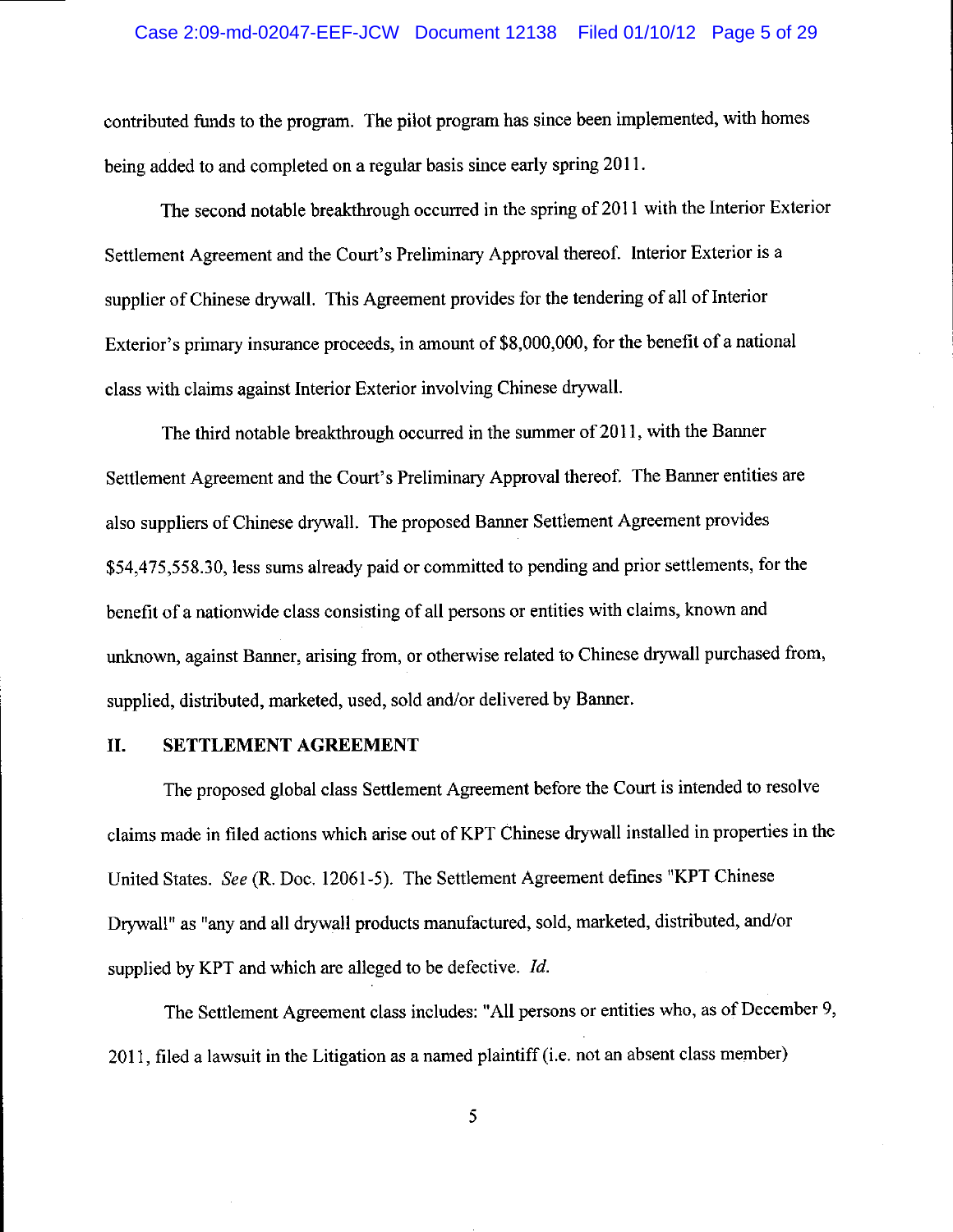asserting claims arising from, or otherwise related to, KPT Chinese Drywall, whether or not the Knauf Defendants are named parties to the lawsuit." *Id.* The Class is then divided into three subclasses: (1) Residential Owners Subclass, (2) Commercial Owner Subclass, and (3) Tenant Subclass. *Id.* The Residential Owners Subclass consists of:

All members of the Class who are owners of and residents of and reside or have resided in Affected Property ("Residential Owners"). The Residential Owners Subclass shall not include Owners, other than Mortgagees, who purchased Affected Properties with knowledge that the properties contained KPT Chinese Drywall. The Residential Owner Subclass also shall not include Owners who sold or otherwise disposed of Affected Properties except for former Owners who lost Affected Properties due to foreclosure or sold Affected Properties in a Short Sale to avoid foreclosure. Id.

The Commercial Owner Subclass consists of:

All members of the Class who are owners of Affected Property for the purpose of selling or renting the Affected Property or using the Affected Property to conduct a business and who do not reside in the Affected property ("Commercial Owners"). The Commercial Owner Subclass shall not include Owners, other than Mortgagees, who acquired Affected Properties through foreclosure with knowledge that the properties contained KPT Chinese Drywall, except for former owners who lost Affected Properties due to foreclosure or sold Affected Properties in a Short Sale to avoid foreclosure. Id.

The Tenant Subclass consists of: "All members of the Class who rent Affected Property." Id.

The Settlement Agreement establishes two funds for the benefit of class members: (1) a

Remediation Fund, and (2) an Other Loss Fund. The Remediation fund is uncapped, with the

Knauf Defendants making an initial deposit of \$200 million and additional deposits of \$50

million each time the balance of the fund is reduced to \$25 million. *Id.* Additional funds may be

deposited into the Remediation Fund from, for example, 50% of the Prospective Insurance

Settlement funds, and net amounts recovered from the InEx, Banner, and Prospective L&W

Class Settlements. See id.

Residential Owners and Commercial Owners have three available options for remediation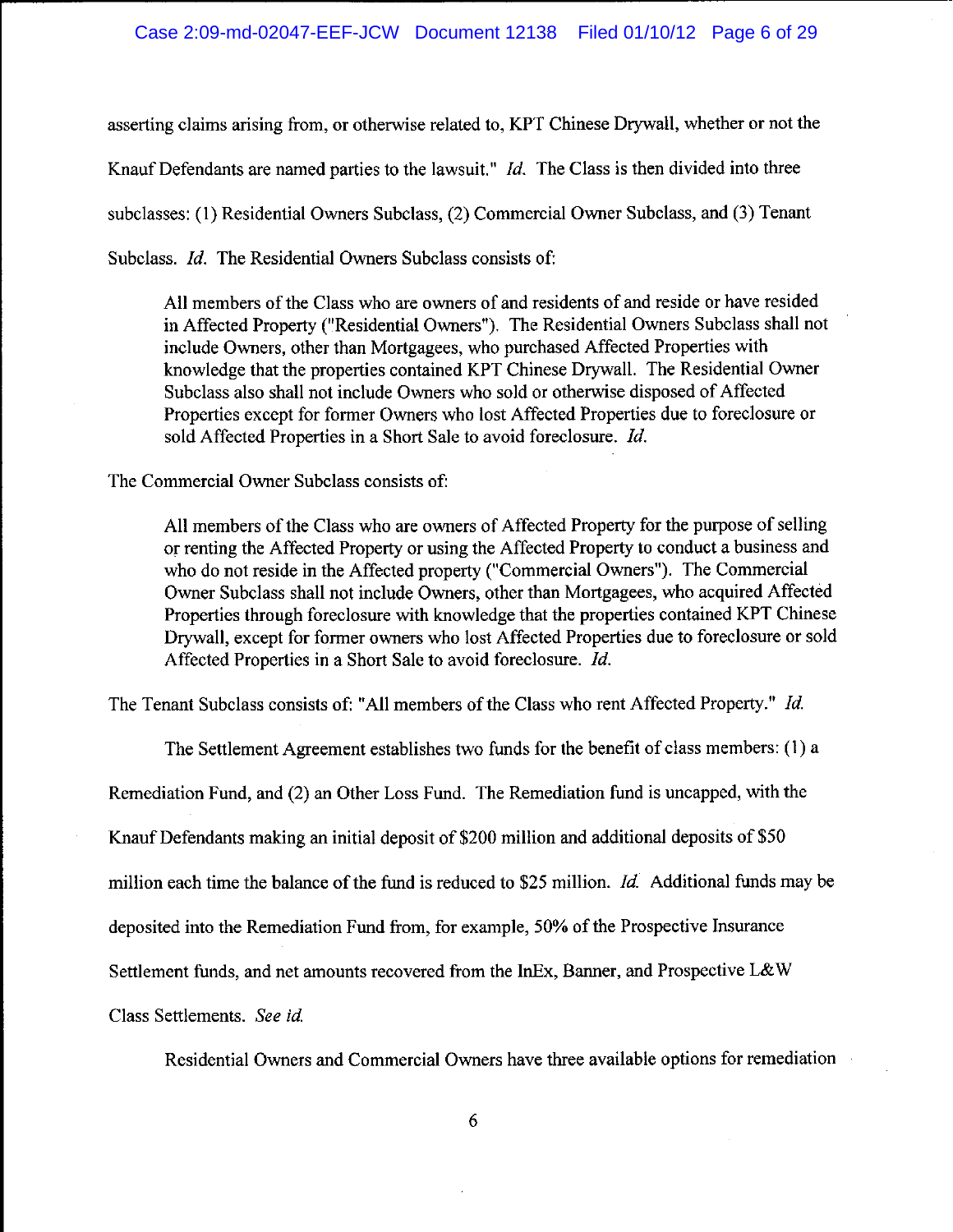## Case 2:09-md-02047-EEF-JCW Document 12138 Filed 01/10/12 Page 7 of 29

benefits: (1) they may elect to have their properties completely remediated pursuant to the Settlement's Remediation Protocol; (2) they may self-remediate their Affected Property and be compensated for those costs under the Settlement; or (3) they may receive a discounted cash-out payment if they choose not to remediate their property. Id. Mixed Property Owners may elect either the self-remediation option or the cash-out payment.  $Id$ . The Remediation Protocol option will make owners whole within a three-month period by completely remediating their Affected Property to its former state prior to the installation of KPT Chinese drywall. Id. Residential Owners will also receive a lump sum payment of either \$8.50 or \$10.00 per square foot depending on the size of the property.  $Id$ . The purpose of this payment is to compensate for Other Covered Expenses, which include the following incurred during remediation: alternative living expenses, personal property damage, maintenance costs, utility bills, insurance, property taxes, landscaping, moving, and storage. Id.

Under the second option, self-remediation, Residential Owners and Commercial Owners may elect to self-remediate their Affected Properties and a cash payment will be made to the Owner's chosen contractor. *Id.* For mixed properties, the payment will be discounted by multiplying the payment by the KPT Drywall Percentage. Id.

Under the third option, all Owners may select a discounted, cash-out payment, but must comply with certain disclosure requirements. *Id.* 

With regard to the Other Loss Fund, a fixed fund, the Knauf Defendants will deposit \$30 million and 50% of the net proceeds from the Prospective Insurance Settlement and Excluded Releasees. Id. This Fund provides additional benefits to Class Members for economic losses depending upon the Subclass. Id. Residential Owners may be entitled to: (1) reimbursement of

 $\overline{7}$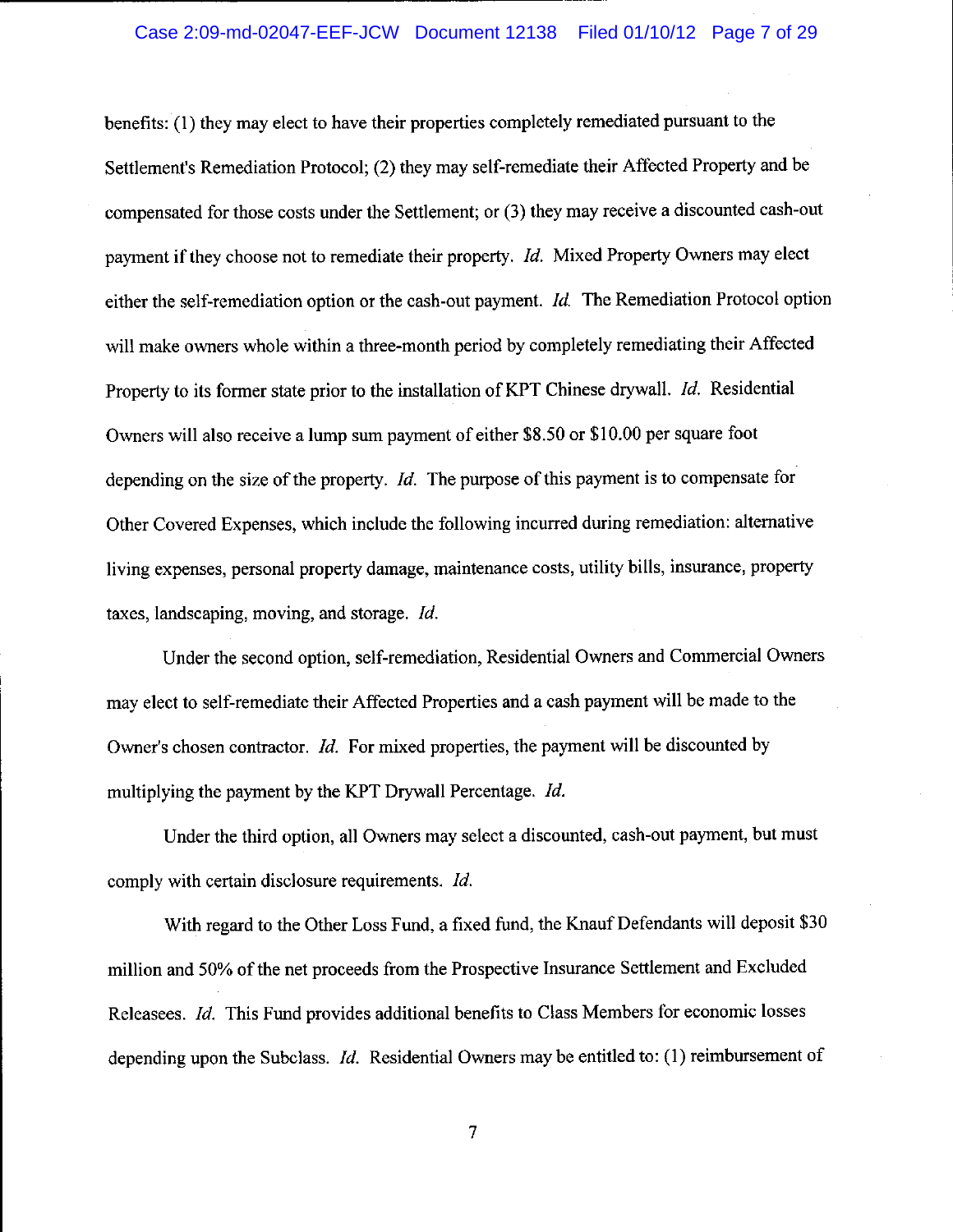# Case 2:09-md-02047-EEF-JCW Document 12138 Filed 01/10/12 Page 8 of 29

alternative living expenses arising from the need to vacate prior to remediation, and/or  $(2)$ recover of economic losses from foreclosures and short sales. Commercial Owners may be entitled to: (1) economic loss, for at most three months, for the inability to use or rent the Affected Property during remedation; (2) reimbursement for carrying costs arising from the inability to sell Affected Properties; and/or  $(3)$  lost equity due to foreclosure or short sales. *Id.* Tenants may seek compensation for moving expenses and/or personal property damage. Id. The Other Loss Fund may also provide compensation for bodily injury to Residential Owners and Tenants. Id.

The Settlement Agreement also provides for \$160 million in attorneys' fees and costs, which is entirely separate from the compensation allotted for Class Members. *Id.* These fees will compensate the PSC, common benefit counsel, proposed Settlement Class Counsel, and individually-retained Plaintiffs' attorneys. Id. The costs may include held costs, shared costs, and individual participating class members' costs limited to reasonable inspection costs. Id.

#### **III.** PRESENT MOTION

#### A. **Movants**

The Movants seek preliminary approval of the Settlement Agreement on the basis that the Agreement is in the best interest of the Knauf settlement Class Members, especially considering the estimated damages suffered by the Class, the complexity and risks of further litigation of the Knauf claims, and the delays inherent in litigating all claims against the Knauf defendant. The Movants note that the Settlement Agreement was negotiated at arm's length over a period of many months. According to the Movants, the requirements of Rule 23 have been satisfied for conditional certification of the Class, and the proposed form and method for class notice are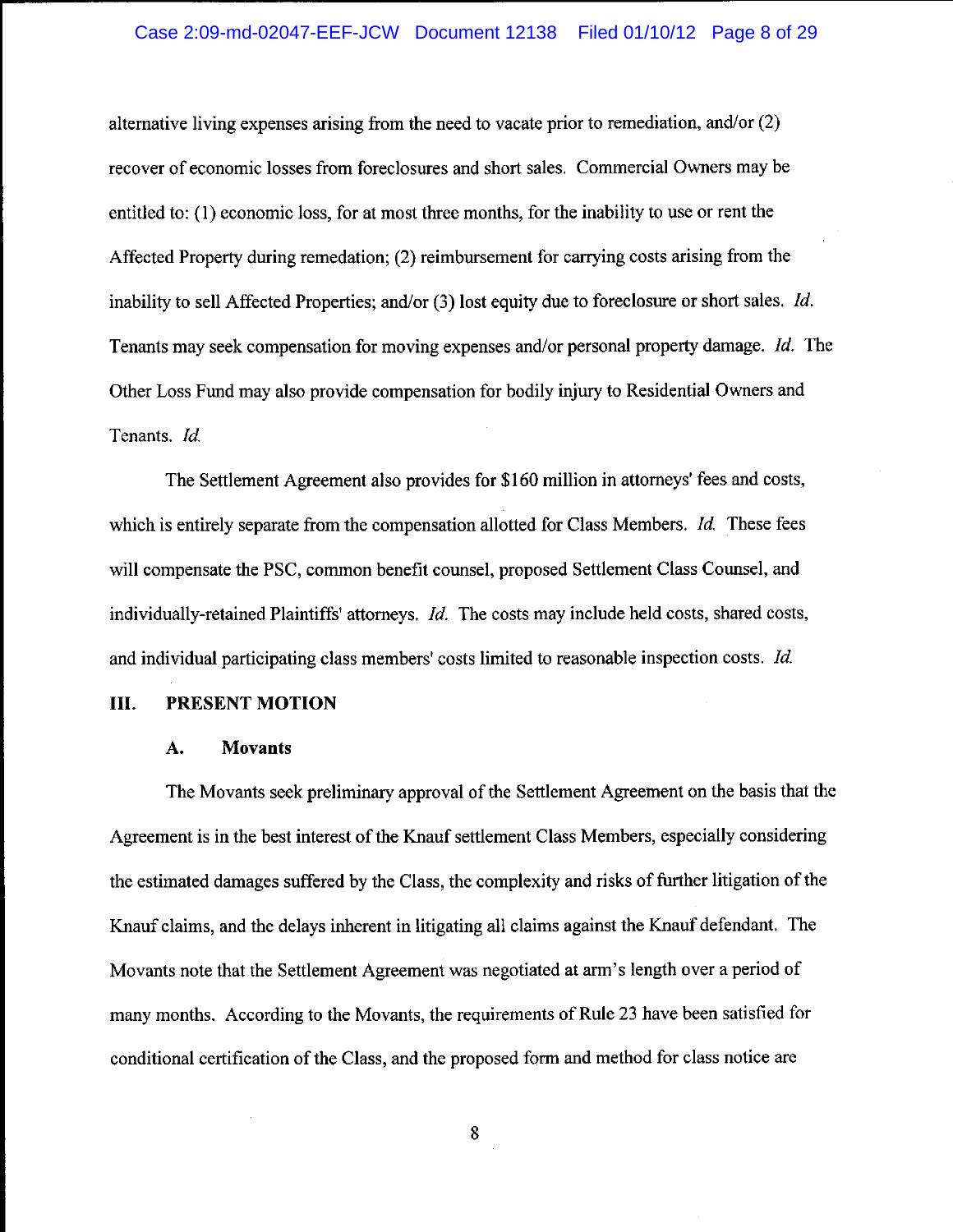adequate and also satisfy the requirements of Rule 23.

#### **B. Banner**

The Banner entities filed a Response and Objections to the Joint Motion. (R. Doc. 12085). At the outset, Banner states it has filed the Response and Objections merely to "clarify and confirm certain provisions on the Knauf settlement." Banner raises five issues. First, Banner clarifies that its claims against the Knauf defendants are not released by the Knauf settlement, absent further negotiations.

Second and similarly, Banner clarifies that the stay and bar orders requested by the Knauf defendants are limited to claims covered by the Settlement; that is, Banner's third-party claims against the Knauf defendants are not stayed or barred. However, Banner is willing to negotiate with Knauf to postpone litigation on these third-party claims.

Third, Banner clarifies that claimants may opt-out of the Knauf Settlement while participating in the Banner settlement, and on this basis asks that Section 4.8.4 be amended to reflect this. Banner argues that the PSC and Knauf cannot interfere with the Banner settlement agreement without agreement of Banner, which has not occurred.

Fourth, Banner argues that its right to claim offset of liabilities based upon amounts paid to claimants by the Knauf defendants is not limited by the Knauf settlement.

Fifth, Banner argues that Knauf may not use the Settlement to shield its assets in the United States from third parties.

#### $C_{\bullet}$ **84 Lumber Company**

84 Lumber Company filed a Response in opposition to the Joint Motion. (R. Doc. 12087). 84 Lumber argues that the Knauf Settlement Agreement is incomplete and fails to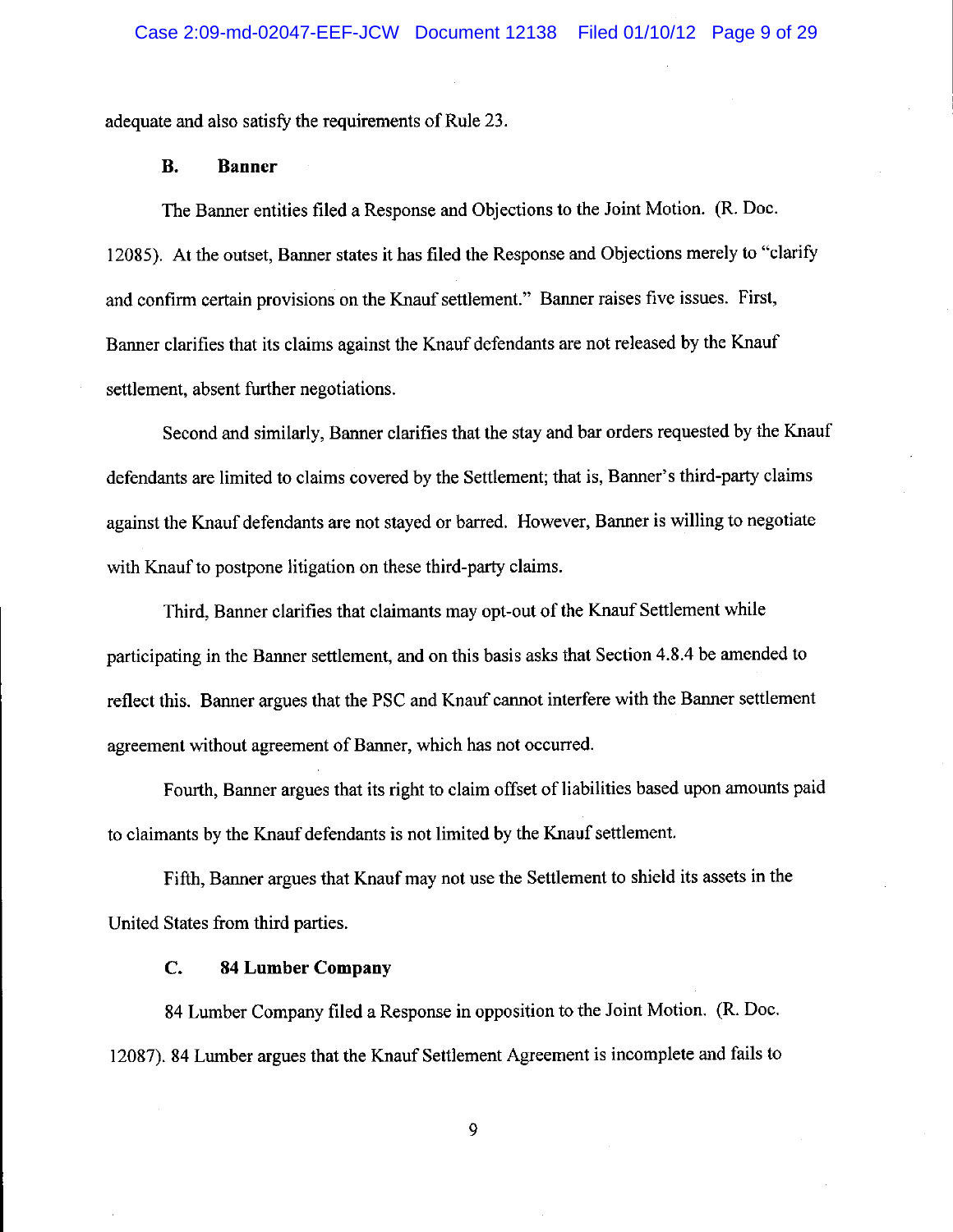include vital information, and thus it is unable to determine whether it has any objection thereto. Specifically, 84 Lumber takes issue with the fact that it cannot determine whether it is a "Released Party" under the Agreement or an "Excluded Releasee," because as an entity alleged to have supplied and/or installed KPT Chinese drywall it would be a "Released Party" under the Agreement, unless it does not participate in the "Prospective Insurer Agreement," and then it would be an "Excluded Releasee." Because, the "Prospective Insurer Agreement" does not yet exist, 84 Lumber claims it is unable to determine at this time how it is defined under the Agreement.

#### **North River** D.

North River Insurance Company filed Objections to the Joint Motion. (R. Doc. 12088). First, it argues that it has not been provided adequate time to review the proposed Knauf Settlement Agreement. Second, North River argues that the Knauf Settlement Agreement improperly appears to be releasing indemnity and contribution claims asserted by North River against the Knauf Defendants without the consent of North River and without providing anything in exchange for the release of claims. Third, it argues that the Agreement improperly purports to assign contractual rights against North River to persons or entities who are not insureds under the policies issued by North River to Interior Exterior, in violation of the terms of the relevant policies. Fourth, it argues that there is insufficient information regarding the "Prospective" Insurer Agreement."

#### Е. **Southern Homes**

Defendants, Southern Homes, LLC, Tallow Creek, LLC, and Springhill, LLC (collectively "Southern Homes") filed Objections to the Joint Motion. (R. Doc. 12090).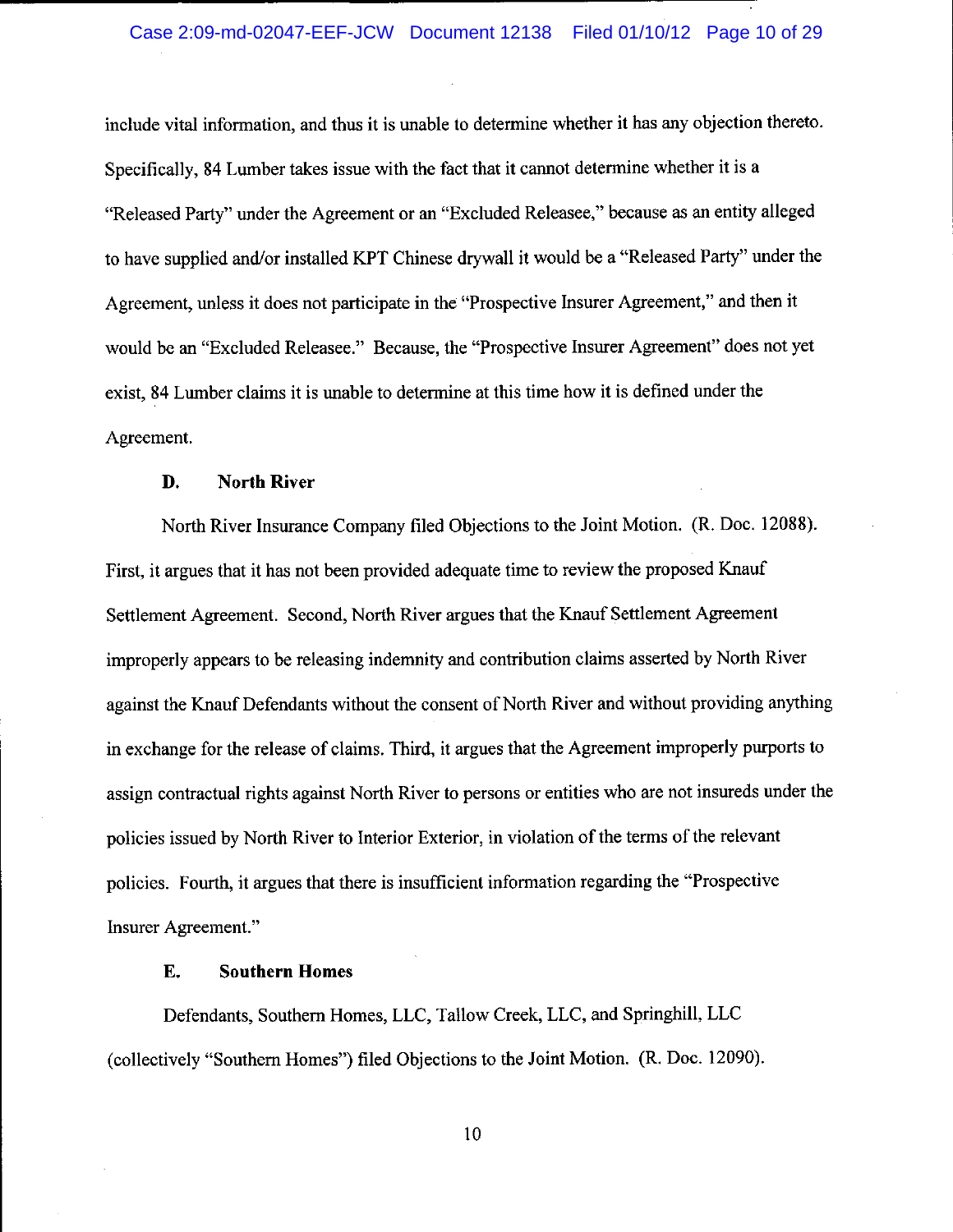Southern Homes objects to the Knauf Settlement Agreement to the extent it seeks to stay prosecution of Southern Homes' complaints against Knauf and other related entities and to bar Southern Homes from pursuing its statutory redhibitory rights against Knauf. It also adopts by reference: its memoranda filed in objection to the InEx settlement agreement, which is on appeal to the Fifth Circuit; its pending motion to set security; and its response to the motion to approve settlement of the Knauf entities with homebuilders.

#### F. **Centerline**

Centerline Homes, Inc., Centerline Homes Construction, Inc., Completed Communities II, LLC, Centerline Homes at Georgetown, LLC, Centerline Homes at Delray, Inc., Briella Townhomes, LLC, Cornerstone Group Construction, Inc., Boynton Village, LLC, and Hollywood Dixie Associates, LLC (collectively "Centerline"), filed a Response in opposition to the Joint Motion. (R. Doc. 12093). Centerline complains that the Knauf Settlement Agreement contains "too many contingencies, ambiguities and uncertainties...to make a reasonably informed decision about their position." It also adopts the Response filed by the Homebuilders' Steering Committee.

#### G. **Homebuilders' Steering Committee**

The Homebuilders' Steering Committee ("HSC") filed a Response in opposition to the Joint Motion. (R. Doc. 12095). The HSC first takes issue with the fact that the Knauf Settlement Agreement is contingent upon hundreds of parties and their insurers entering into the Prospective Insurer Agreement which has not yet been negotiated. The HSC requests that the Court defer ruling on preliminary approval until at least significant progress is made on the Prospective Insurer Agreement and to set the date for opt-outs and objections no sooner than 30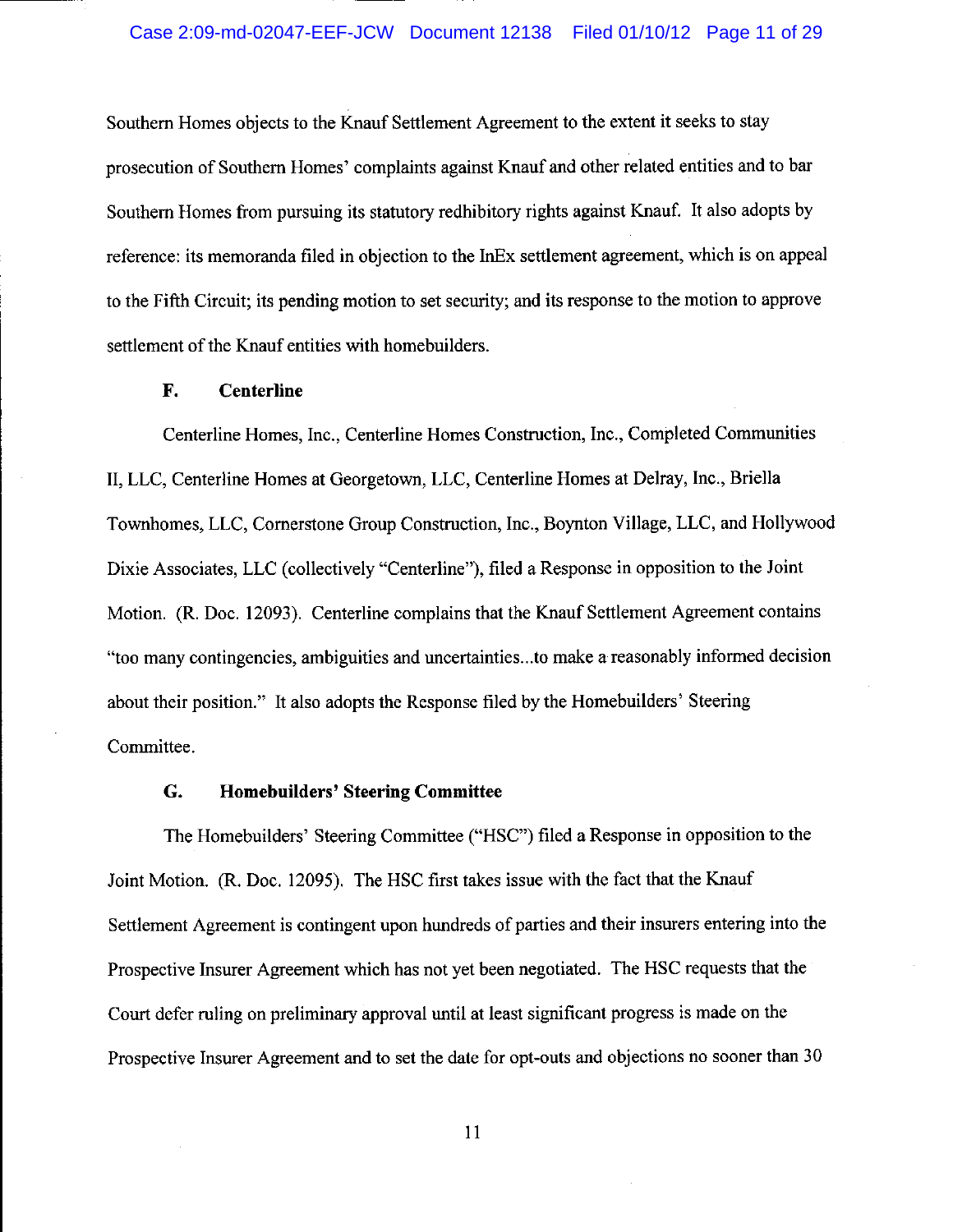days after the Prospective Insurer Agreement is executed.

Additionally, the HSC complains that despite homebuilders' involvement in repairing homes and in the litigation, they were not involved in the settlement negotiations, which they argue has resulted in ambiguities, inconsistencies, and unanswered questions which could have been avoided had they been involved.

The HSC alleges a number of ambiguities in the Knauf Settlement Agreement, but states it has received assurances from the settling parties that such do not harm homebuilders' rights and now seeks clarification, in writing, from the settling parties. First, the HSC claims that Section 1.48 and 4.8 suggest that homebuilders are required to deposit amounts received from their insurance carriers into the Remediation Fund. Second, the HSC claims that Section 4.8.2 suggests homebuilders must deposit their recovery from the Banner, InEx, and L&W settlements into the Remediation Fund. Third, the HSC claims that Section 14.3 suggests that the attorneys' fees provisions in the Knauf Settlement Agreement will supercede the attorneys' fees provisions in separate settlement agreements between Knauf and homebuilders. Fourth, the HSC claims that the Knauf Settlement Agreement creates potential conflicts with class membership because it only includes already-filed actions while the Banner and InEx settlement classes include all putative class members, with or without filed claims. Fifth, the HSC is concerned that the bar order would bar claims of non-class members.

#### H. **Home Depot**

Home Depot U.S.A. filed a Response in opposition to the Joint Motion. (R. Doc. 12096). Home Depot raises the following objections to preliminary approval: (1) it had insufficient time to review the Knauf Settlement Agreement, (2) the Knauf Settlement Agreement improperly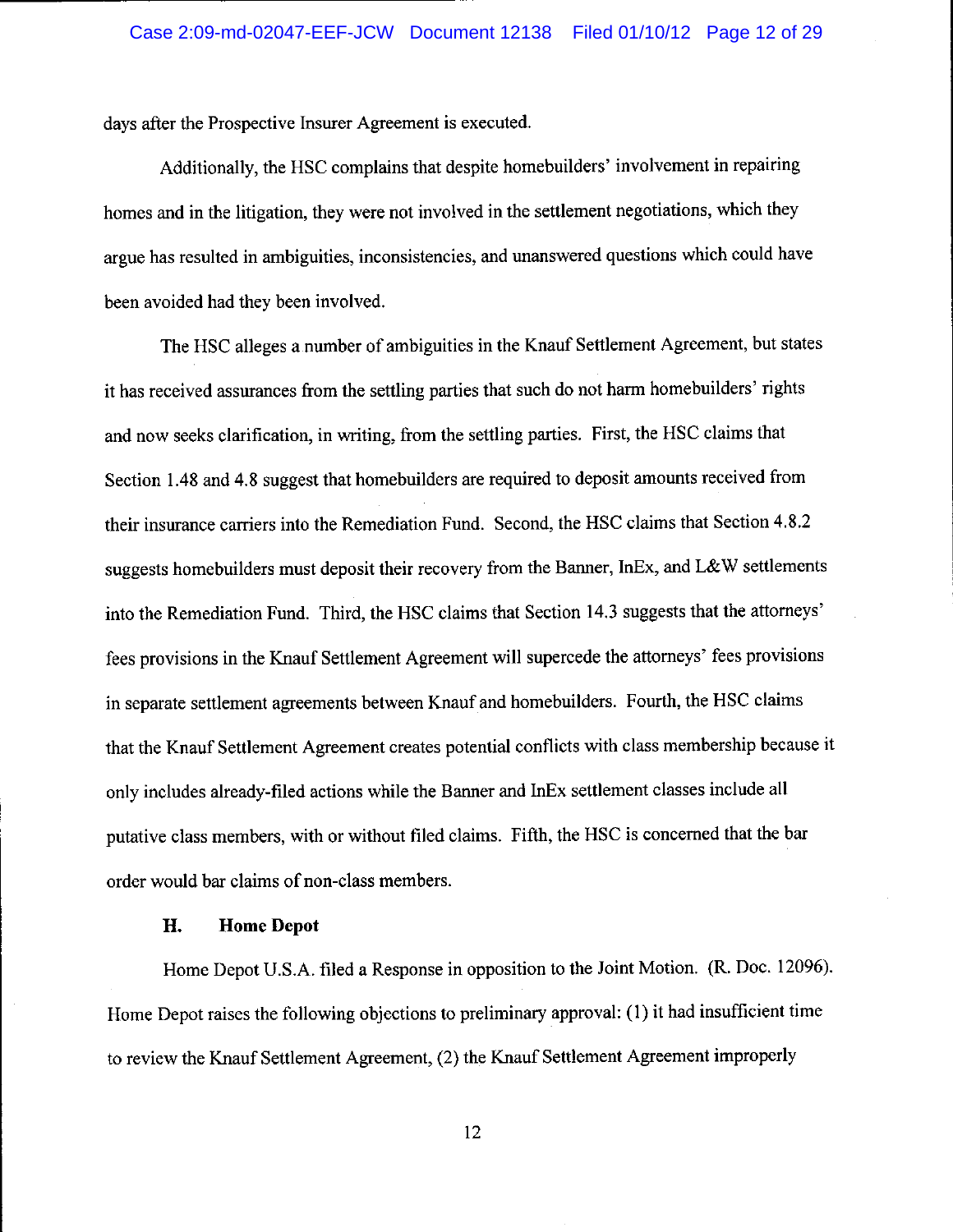refers to agreements that have yet to be negotiated or finalized, (3) the Knauf Settlement Agreement is improper to the extent it purports to alter the terms of the InEx Settlement Agreement, (4) the Knauf Settlement Agreement is improper to the extent it purports to infringe on any legal rights of Home Depot, and (5) the bar order prejudices its rights.

#### L. **Movants' Reply**

The Movants filed a Reply to all responses filed in opposition to their Motion. (R. Doc. 12101-2). Movants note that no Class Member has objected to preliminary approval of the Knauf Settlement Agreement. They argue that those parties who did file objections lack standing to do so because they have failed to demonstrate evidence of legal harm caused by preliminary approval of the Settlement Agreement. Additionally, the Movants argue that even if the objecting parties have standing to object, their objections should not halt preliminary approval of the Settlement Agreement and are properly raised at the final fairness hearing. Finally, the Movants agree to work with the objecting parties to resolve their issues and disputes prior to final approval of the Settlement Agreement.

#### IV. **LAW & ANALYSIS**

#### **Preliminary Fairness Evaluation** A.

While Federal Rule of Civil Procedure 23, governing class actions, does not expressly provide for a preliminary fairness evaluation, "[r]eview of a proposed class action settlement generally involves two hearings," the first of which is a "preliminary fairness evaluation" made by the Court. Manual for Complex Litigation (Fourth)  $\S 21.632$  (2004). Indeed, within the Fifth Circuit it is routine to conduct a preliminary fairness evaluation prior to the issuance of notice. See e.g. Cope v. Duggins, 2001 WL 333102, at \*1 (E.D. La. Apr. 4, 2011); In re Shell Oil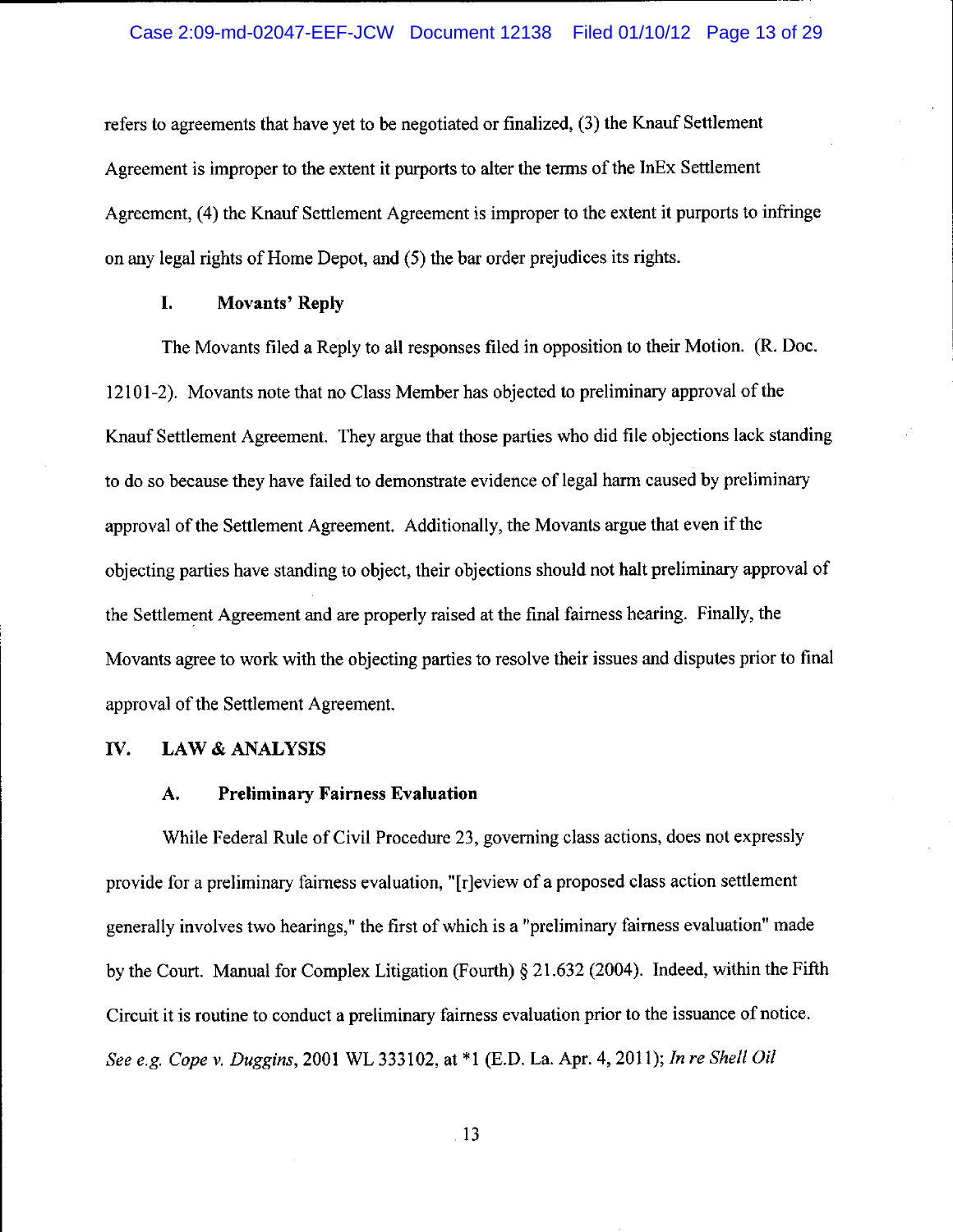Refinery, 155 F.R.D. 552, 555 (E.D. La. 1997); see also Manual for Complex Litigation § 21.6 (4th ed. 2004)("The two-step process for evaluation of proposed settlements has been widely embraced by the trial and appellate courts."). During this evaluation, the Court "should make a preliminary determination that the proposed class satisfies the criteria set out in Rule 23(a) and at least one of the subsections of Rule 23(b)."  $Id$ . Additionally, the Court "must make a preliminary determination on the fairness, reasonableness, and adequacy of the settlement terms and must direct the preparation of notice of the certification, proposed settlement, and date of the final fairness hearing." Id. "At the stage of preliminary approval, the questions are simpler, and the court is not expected to, and probably should not, engage in analysis as rigorous as is appropriate for final approval." Manual for Complex Litigation § 21.6; see also In re OCA, Inc. Securities  $\&$ Derivative Litig., 2008 WL 4681369, at \*11 (E.D. La. Oct. 17, 2008). "The preliminary hearing...is held to evaluate the likelihood that the Court would approve the settlement during its second review stage, the full fairness hearing." Cope v. Duggins, 2001 WL 333102, at \*1 (E.D. La. Apr. 4, 2001)(citing Manual for Complex Litigation (Third) § 30.41 (1995)). "Counsel for the class and the other settling parties bear the burden of persuasion that the proposed settlement is fair, reasonable, and adequate." Manual for Complex Litigation (Fourth) § 21.631 (2004); In re Vioxx Prods. Liab. Litig., 239 F.R.D. 450, 459 (E.D. La. 2006). "If the Court finds portions of the proposed settlement problematic, it may indicate preliminary disapproval of the agreement and recommend that the parties make certain revisions or modifications." Id.

#### **Class Action Settlement Prior to Class Certification B.**

"Before an initial class ruling, a proposed class settlement may be effectuated by stipulation of the parties agreeing to a temporary settlement class for purposes of settlement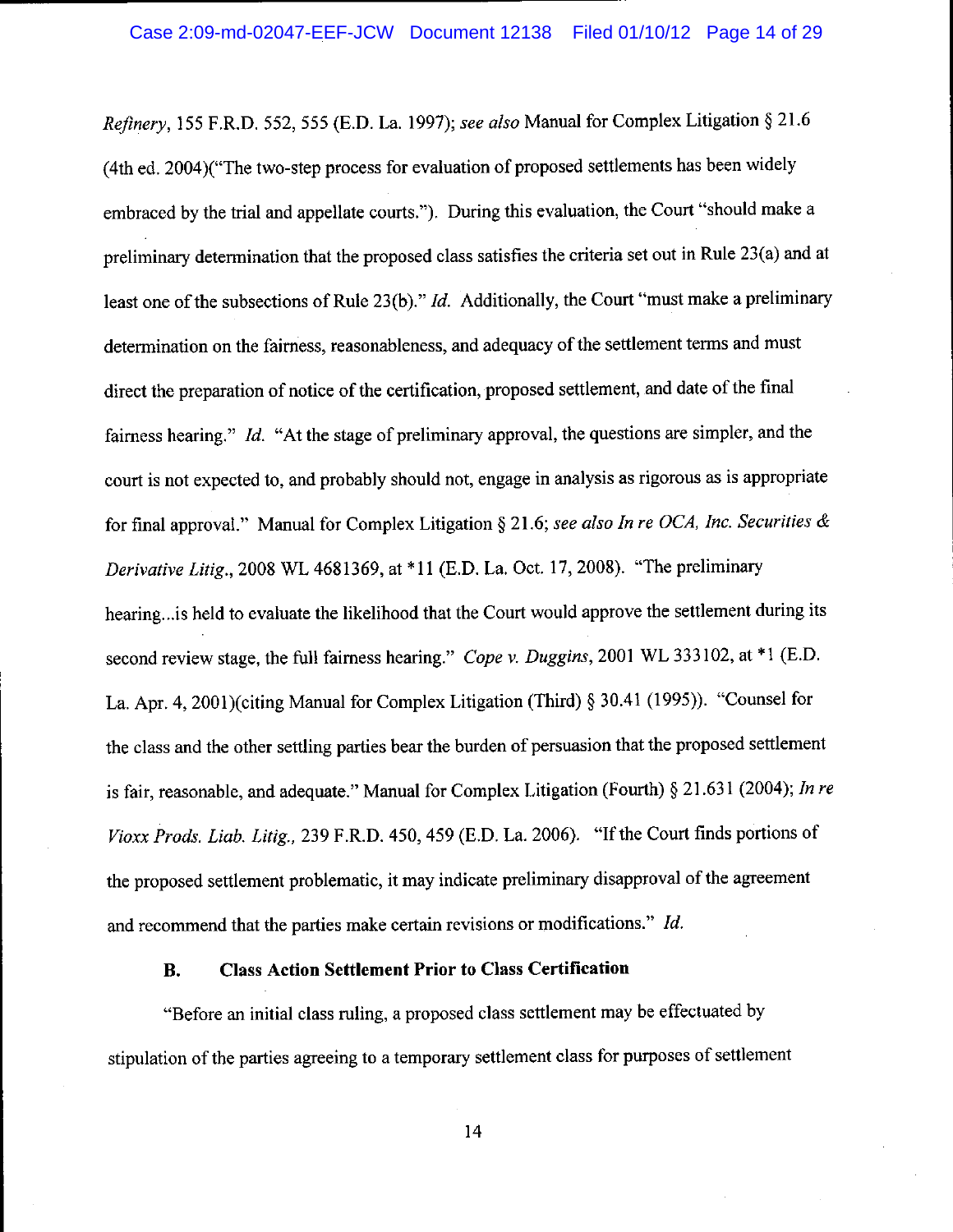### Case 2:09-md-02047-EEF-JCW Document 12138 Filed 01/10/12 Page 15 of 29

only." William B. Rubinstein, Alba Conte, and Herbert B. Newberg, 4 Newberg on Class Actions  $\S 11:22$  (4th ed. 2010). "[A] poroval of a classwide settlement invokes the requirements of Rule 23(e)." Id. Rule 23(e) provides that "[t]he claims...of a certified class may be settled...or compromised only with the court's approval." Fed. R. Civ. P. 23(e); Amchem Prods., Inc. v. Windsor, 521 U.S. 591, 617 (1997). "Settlement class-cases certified as class actions solely for settlement-can provide significant benefits to class members and enable the defendants to achieve final resolution of multiple suits." Manual for Complex Litigation (Fourth)  $\S 21.612$  $(2004)$ . However, "[c] ourts have held that approval of settlement class actions under Rule 23(e) requires closer judicial scrutiny than approval of settlements reached only after class certification has been litigated through the adversary process." Manual for Complex Litigation (Fourth) § 21.612 (2004).

While "[s]ettlement is relevant to a class certification," as mentioned above, the criteria of Rule 23, particularly that found in subsections (a) and (b), must still be satisfied. Amchem, 521 U.S. at 619-20. "Together subsection (a) and (b) requirements insure that a proposed class has 'sufficient unity so that the absent class members can fairly be bound by decisions of the class representatives." In re FEMA Trailer, 2008 WL 5423488, at \*3 (quoting Anchem Prods., Inc. v. Windsor, 521 U.S. 591 (1997)). All of the requirements of Rule 23(a) are to be met, which provide,

One or more members of a class may sue or be sued as representative parties on behalf of all members only if:

(1) the class is so numerous that joinder of all members is impracticable;

(2) there are questions of law or fact common to the class;

(3) the claims or defenses of the representative parties are typical of the claims or defenses of the class; and

(4) the representative parties will fairly and adequately protect the interests of the class. Fed. R. Civ. P. 23(a).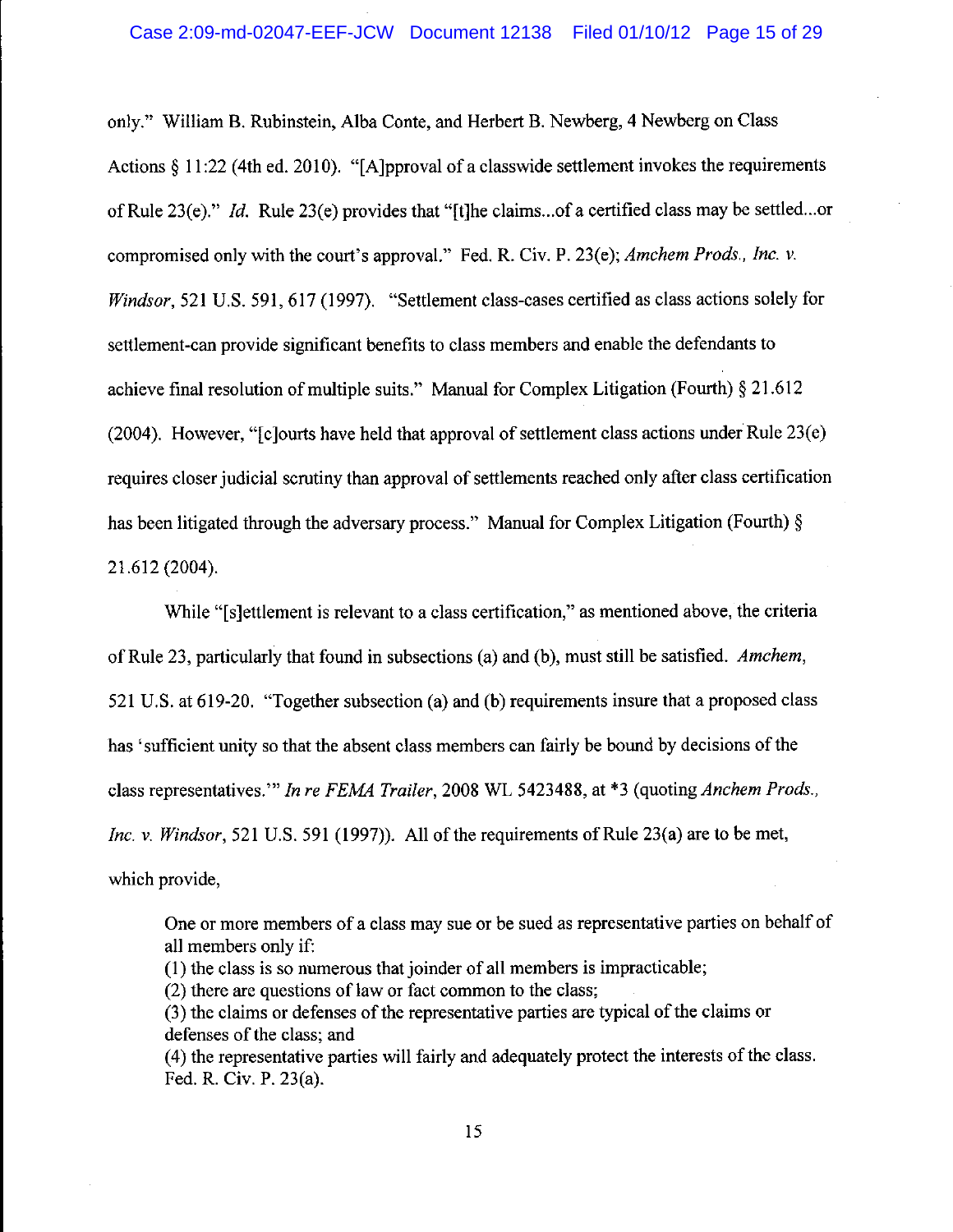As this Court has previously recognized,

The first two requirements focus on the characteristics of the class; the second two focus instead on the desired characteristics of the class representatives. The rule is designed 'to assure that courts will identify the common interests of class members and evaluate the named plaintiffs' and class counsel's ability to fairly and adequately protect class interests.' In re FEMA Trailer Formaldehyde Prods. Liab. Litig., 2008 WL 5423488, at \*3 (E.D. La. Dec. 29, 2008)(quoting In re Lease Oil Antitrust Litig., 186 F.R.D. 403, 419  $(S.D. Tex. 1999)$ ).

Additionally, for class certification, at least one of the subsections of Rule 23(b) must be

met. To satisfy this requirement, the Movants urge the Court to find subsection (b)(3) is satisfied

by the proposed settlement agreement. This subsection provides,

A class action may be maintained if Rule 23(a) is satisfied and if:

(3) the court finds that the questions of law or fact common to class members predominate over any questions affecting only individual members, and that a class action is superior to other available methods for fairly and efficiently adjudicating the controversy. The matters pertinent to these findings include:

(A) the class members' interests in individually controlling the prosecution or defense or separate actions;

(B) the extent and nature of any litigation concerning the controversy already begun by or against class members;

(C) the desirability or undesirability of concentrating the litigation of the claims in the particular forum; and

(D) the likely difficulties in managing a class action. Fed. R. Civ. P. 23(b).

"To succeed under Rule 23(b)(3), Plaintiffs must sufficiently demonstrate both predominance of

common class issues and that the class action mechanism is the superior method of adjudicating

the case." In re FEMA Trailer, 2008 WL 5423488, at \*3 (citing Mullen v. Treasure Chest

Casino, LLC, 186 F.3d 620, 623-24 (5th Cir. 1999)).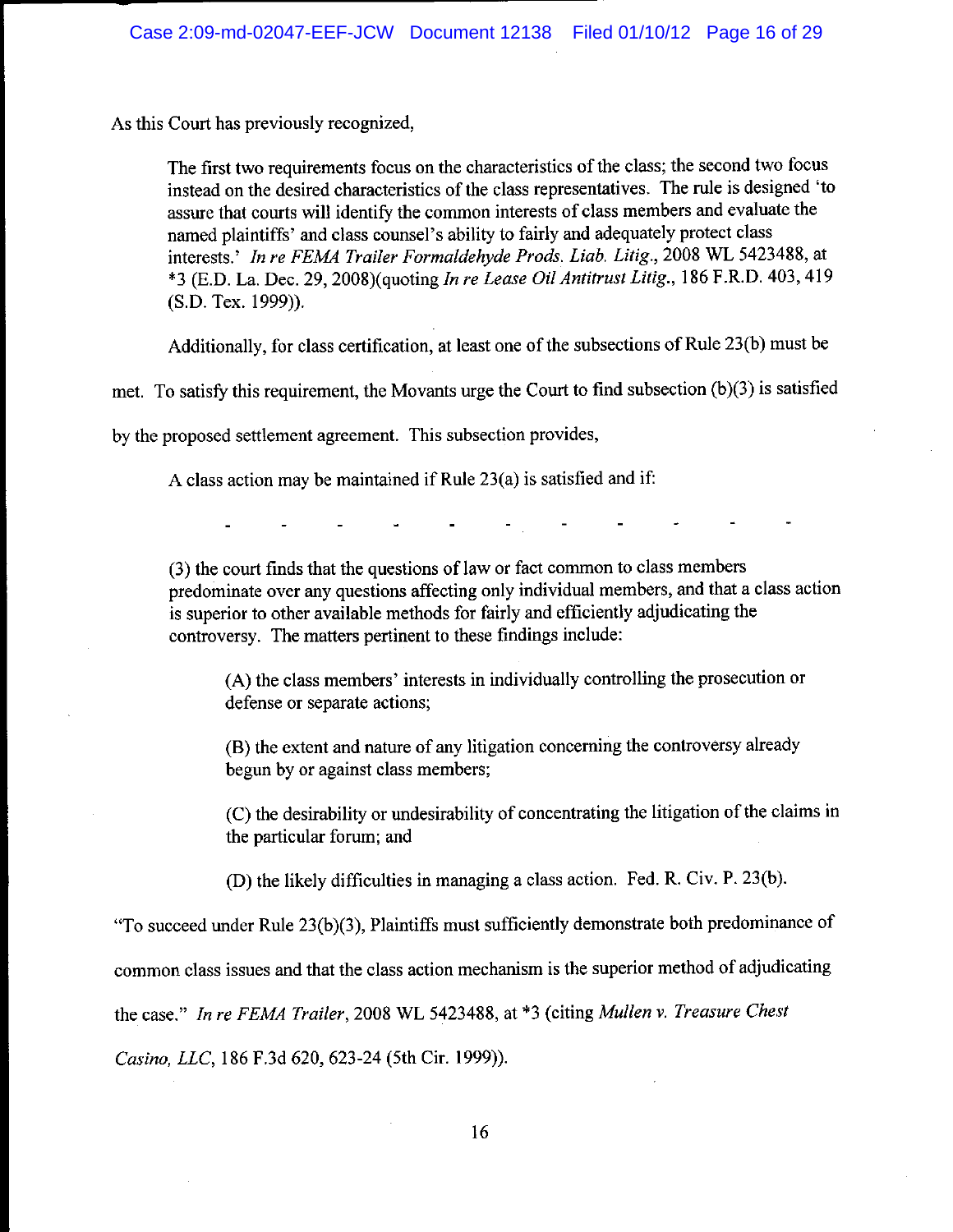#### $C_{\cdot}$ Rule 23 Criteria

Notably, none of the responses in opposition to the Motion raised any objections under the Rule 23 criteria. Nonetheless, the Court will review the applicable law on Rule 23 for each criteria and summarize the Movants' positions thereon.

#### $\overline{I}$ . Numerosity

As cited above, Rule  $23(a)(1)$  provides that a class action is maintainable only if "the class is so numerous that joinder of all members is impracticable." Fed. R. Civ. P. 23(a)(1). "To demonstrate numerosity, the [Movants] must establish that joinder is impracticable through 'some evidence or reasonable estimate of the number of purported class members." In re Vioxx Prods. Liab. Litig., 239 F.R.D. 450, 459 (E.D. La. 2006)(quoting Pederson v. La. State Univ., 213 F.3d 858, 868 (5th Cir. 2000)). Rule 23 does not provide a clear formula for determining whether the numerosity requirement has been met, thus Courts are to evaluate numerosity based upon the facts, circumstances, and context of the case. 1 Newberg on Class Actions § 3:3 (4th ed. 2010). Indeed, "[t]here is enormous disparity among the decisions as to the threshold size of the class that will satisfy the Rule  $23(a)(1)$  prerequisites." *Id.* Although the plaintiff bears the burden of showing joinder is impracticable, "a good-faith estimate should be sufficient when the number of class members is not readily ascertainable," and the numerosity requirement "ordinarily receives only summary treatment...and has often gone uncontested." Id. Plaintiffs must also satisfy numerosity for each proposed sub-class. See In re FEMA Trailer, 2008 WL 5423488, at \*5.

The Movants argue that numerosity is easily satisfied because of the large number of potential claimants who may benefit from the Settlement Agreement. The Court agrees and finds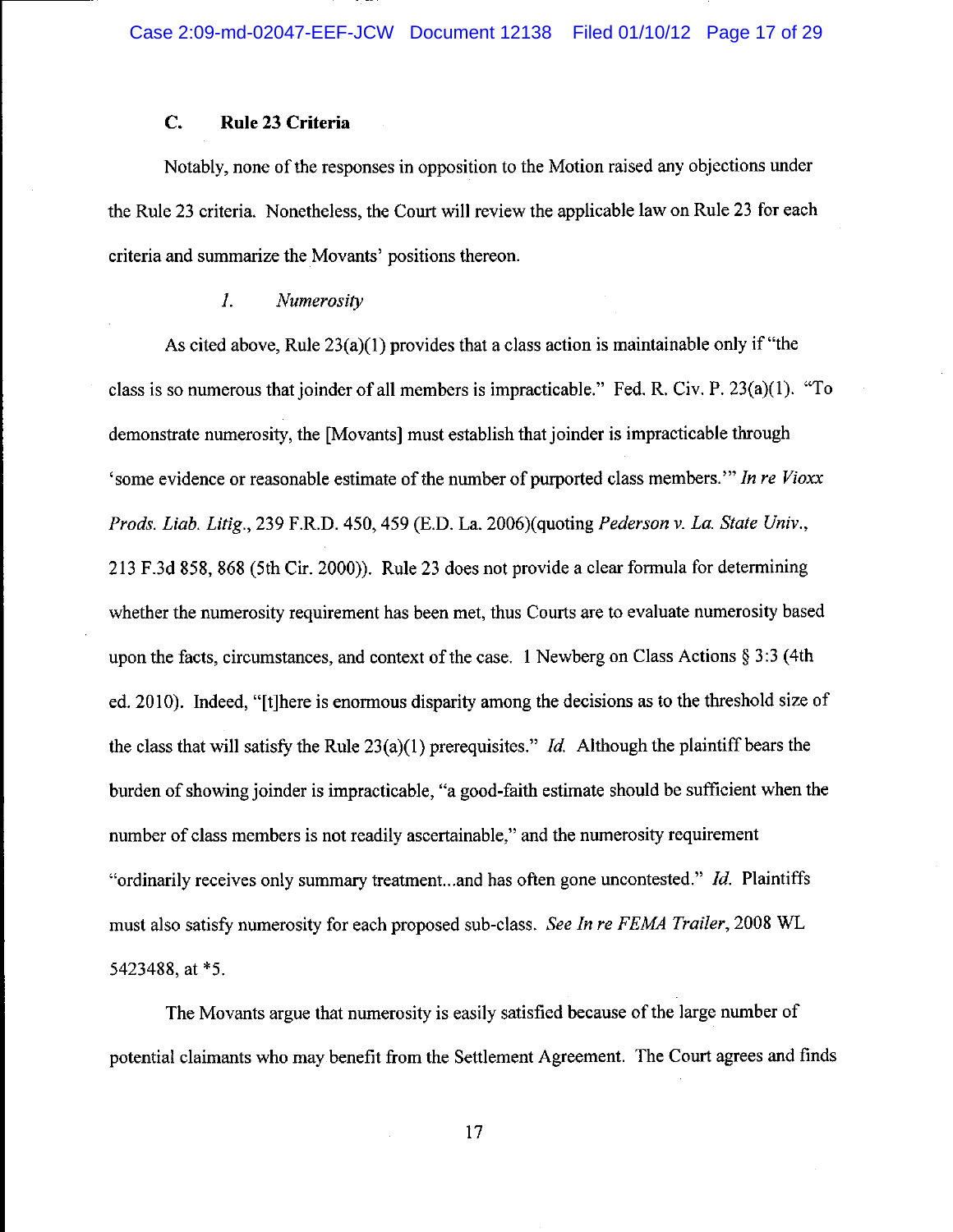that numerosity is satisfied for purposes of preliminary approval.

#### $2.$ Commonality

As cited above, the commonality requirement under Rule  $23(a)(2)$  requires for maintenance of a class action that there be "questions of law or fact common to the class." Fed. R. Civ. P. 23(a)(2). Commonality "does not require that all questions of law or fact raised in the litigation be common. The test or standard... is qualitative rather than quantitative." Rubinstein, 1 Newberg on Class Actions § 3:10; see also In re FEMA Trailer, 2008 WL 5423488, at \*6. Indeed, "[t]he commonality requirement is satisfied if at least one issue's resolution will affect all or a significant number of class members." In re Vioxx, 239 F.R.D. at 459 (citing James v. City of Dallas, 254 F.3d 551, 570 (5th Cir. 2001)). The Rule  $23(a)(2)$  commonality "requirement is easily met in most cases." Id.

Movants argue that commonality is also easily satisfied because the Judicial Panel on Multidistrict Litigation ordered the subject cases to be consolidated in the MDL based upon commonality of facts, and the factual and legal issues arising from KPT Chinese drywall are common to all claimants. The Court agrees and finds that commonality is satisfied for purposes of preliminary approval.

#### Typicality  $3<sub>1</sub>$

Rule  $23(a)(3)$  provides that a class action may be maintained only if "the claims or defenses of the representative parties are typical of the claims or defenses of the class." Fed. R. Civ. P.  $23(a)(3)$ . "The typicality criterion focuses on whether there exists a relationship between the plaintiff's claims and the claims alleged on behalf of the class." Rubinstein, 1 Newberg on Class Actions § 3:13. "Thus, a plaintiff's claim is typical if it arises from the same event or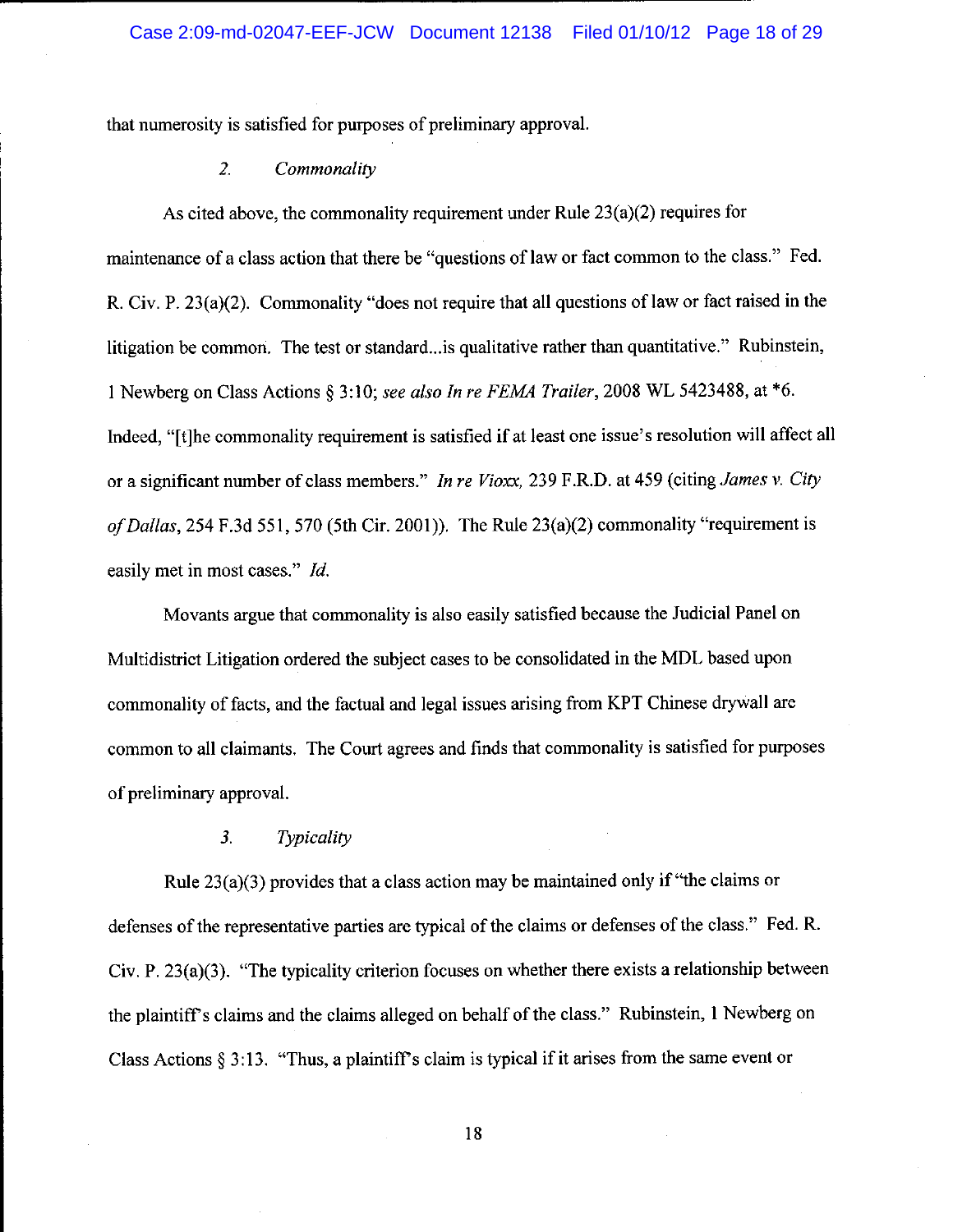# Case 2:09-md-02047-EEF-JCW Document 12138 Filed 01/10/12 Page 19 of 29

practice or course of conduct that gives rise to the claims or other claims members, and if his or her claims are based on the same legal theory. When it is alleged that the same unlawful conduct was directed at or affected both the named plaintiff and the class sought to be represented, the typicality requirement is usually met irrespective of varying fact patterns which underlie individual claims. However, this is not a foregone conclusion." Id.

Movants argue that typicality is satisfied because each of the plaintiffs is seeking money from the Knauf defendants for the costs of remediation and other damages, and the proposed Class and Subclass representatives have claims against KPT which are typical of all plaintiffs. The Court agrees and finds that typicality is satisfied for purposes of preliminary approval.

#### Adequacy of Representation  $\overline{4}$ .

Rule  $23(a)(4)$  requires for maintenance of a class action, that "the representative parties will fairly and adequately protect the interests of the class." Fed. R. Civ. P. 23(a)(4). "The purpose of this requirement is to protect the legal rights of absent class members. First, the representatives must not possess interests which are antagonistic to the interests of the class. Second, the representatives' counsel must be qualified, experienced, and generally able to conduct the litigation." Rubinstein, 1 Newberg on Class Actions § 3:21; see Gen. Telephone Co. of Southwest v. Falcon, 457 U.S. 147, 157 n. 13 (1982)("[T]he adequacy of representation requirement...also raises concerns about the competency of class counsel and conflicts of interest."). With regard to the former, a court is to "look at the circumstances of the plaintiff individually to determine if the plaintiff has any conflict with class members." Rubinstein, 1 Newberg on Class Actions  $\S 3:23$ . "Only those material conflicts pertaining to the issues common to the class will bar a class action."  $Id$ . As to the latter requirement, "courts consider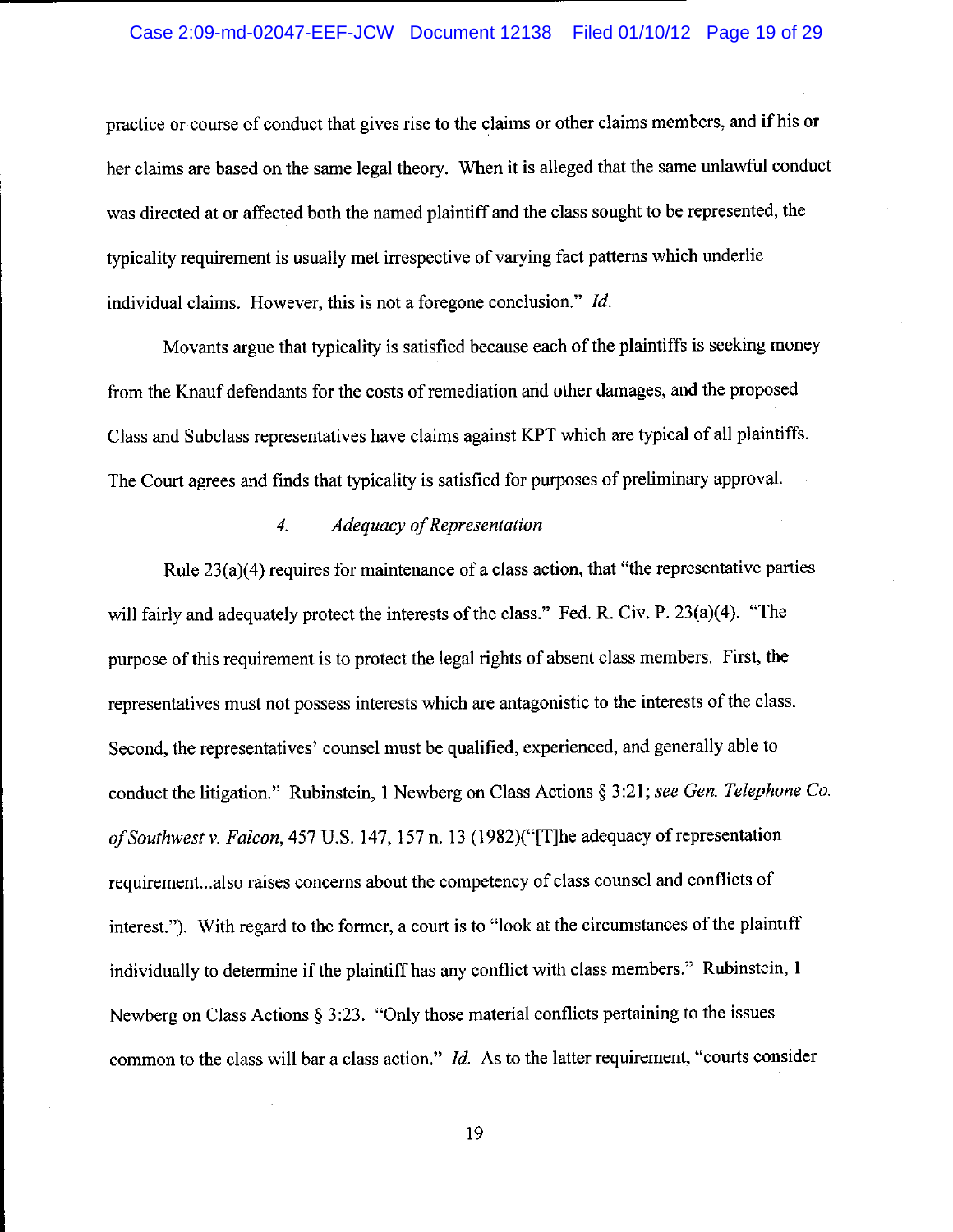the competence and experience of class counsel, attributes which will most often be presumed in the absence of proof to the contrary." *Id.* at  $\S$  24.

Movants argue that adequacy of representation is satisfied because the named representatives do not possess interests antagonistic to class members, and the proposed Settlement Class Counsel are members of the Plaintiffs' Steering Committee which were selected by the Court based upon their expertise and experience. The Court agrees and finds that adequacy of representation is satisfied for purposes of preliminary approval.

#### $5<sub>1</sub>$ Common Questions of Law & Fact Predominate

Rule  $23(b)(3)$  provides that a class action is maintainable if all the prerequisites of subsection (a) are satisfied and "the court finds that the questions of law or fact common to the members of the class predominate over any questions affecting only individual members, and that a class action is superior to other available methods for the fair and efficient adjudication of the controversy." Fed. R. Civ. P.  $23(b)(3)$ . Factors for the Court to consider in its determination include:

(A) the class members' interests in individually controlling the prosecution or defense or separate actions;

(B) the extent and nature of any litigation concerning the controversy already begun by or against class members;

(C) the desirability or undesirability of concentrating the litigation of the claims in the particular forum; and

(D) the likely difficulties in managing a class action. Fed. R. Civ. P. 23(b).

There is "considerable overlap" between commonality and the predominance of common questions of law and fact, resulting in many courts handling both issues together. Rubinstein, et al., 2 Newberg on Class Actions  $\S$  4:22. However, "the predominance test is 'far more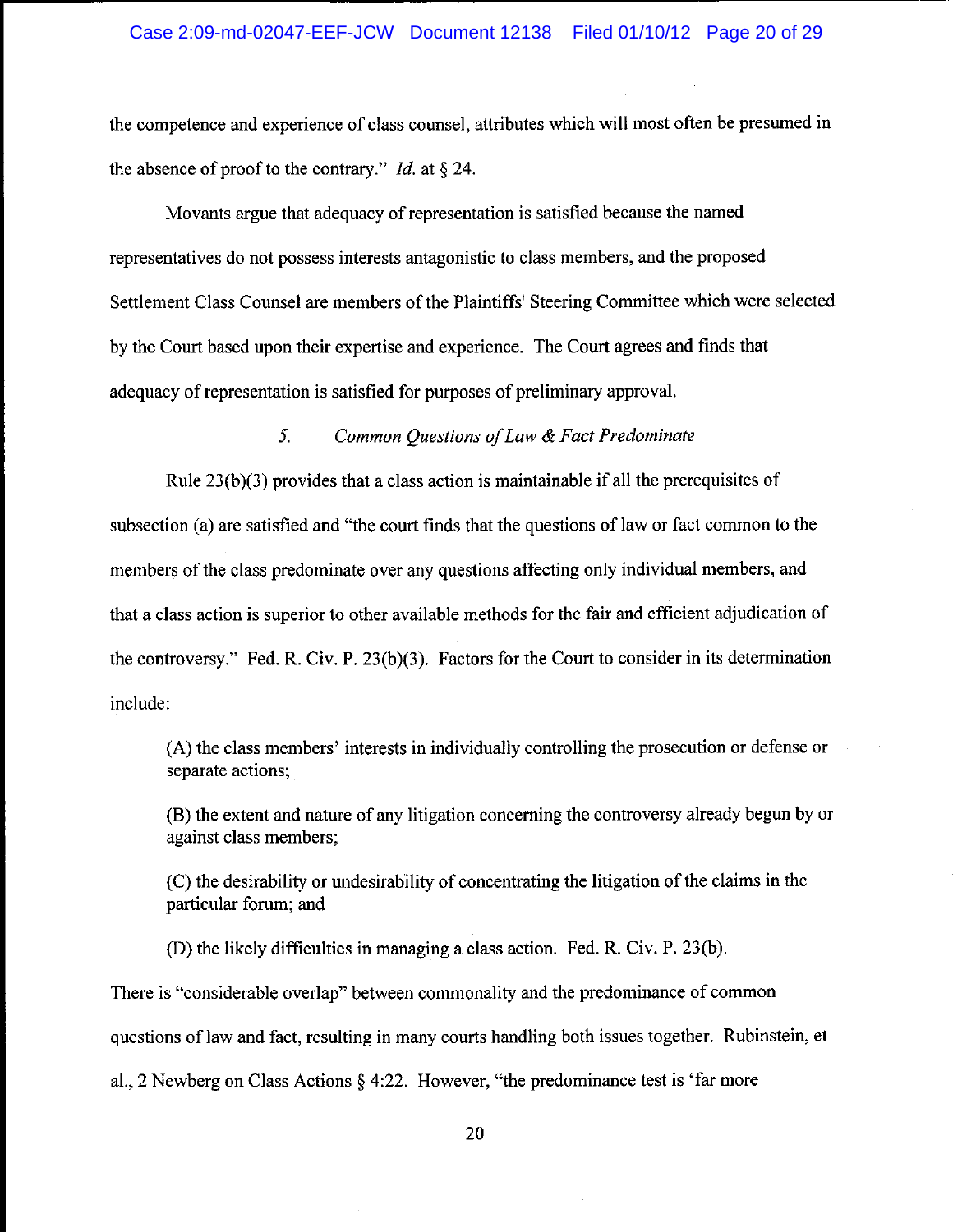### Case 2:09-md-02047-EEF-JCW Document 12138 Filed 01/10/12 Page 21 of 29

demanding' than the commonality test." In re FEMA Trailer, 2008 WL 5423488, at \*12 (quoting Unger v. Amedisys, Inc., 401 F.3d 316, 320 (5th Cir. 2005)). "To predominate, common issues must form a significant part of individual cases." In re Vioxx Prods. Liab. Litig., 239 F.R.D. 450, 460 (E.D. La. 2006)(citing *Mullen*, 186 F.3d at 626). "Judicial economy factors and advantages over other methods for handling the litigation as a practical matter underlie the predominance and superiority requirements for class actions certified under Rule 23(b)(3)." Rubinstein, et al., 2 Newberg on Class Actions  $\S$  4:24.

Movants argue that common questions of law and fact predominate because the Knauf defendants' liability predominates over any individual issues involving plaintiffs, and the Settlement Agreement will insure that funds are available to remediate the Affected Properties. The Court agrees and finds that predominance is satisfied for purposes of preliminary approval.

#### D. Fairness, Reasonableness & Adequacy

As noted above, the Court is also required to render a preliminary determination on the fairness, reasonableness, and adequacy of the Knauf Settlement Agreement. Though the objections to the Joint Motion do not directly invoke these requirements, the Court will interpret the non-Rule 23 objections as objections of this nature. Upon review of these objections under the applicable law, the Court finds that none raise obstacles to preliminary approval of the Knauf Settlement Agreement. This conclusion is particularly true given that no Class Members have raised objections. Assuming standing for the non-Class Member objections does exists, the objections are comprised of mere clarification and comments, are not supported by the language of the Settlement Agreement, or are premature and should be raised at the final fairness hearing.

With regard to the objections of uncertainty and/or ambiguity in the terms and language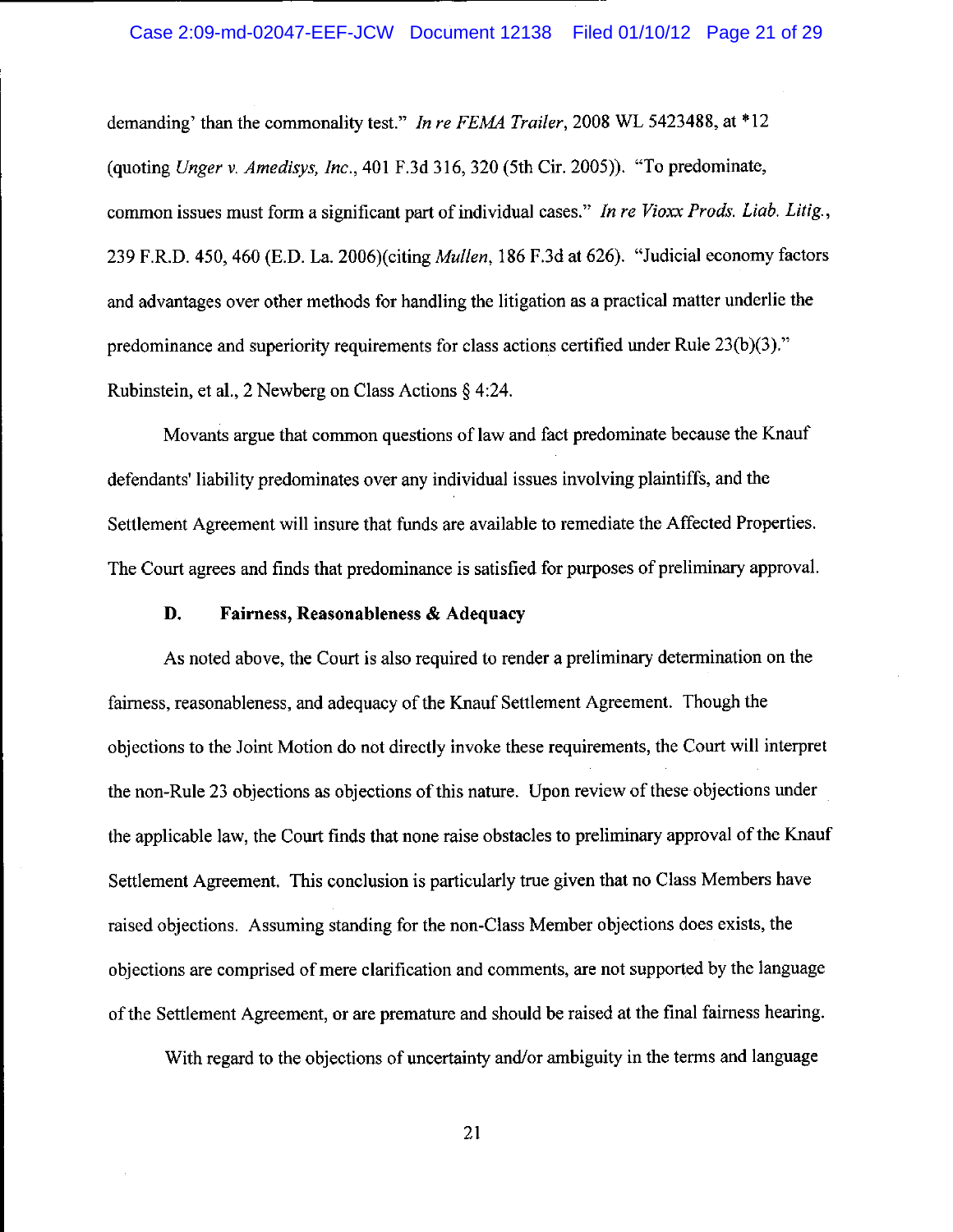of the Knauf Settlement Agreement, as noted in the briefing and at oral argument, the settling parties have clarified that many of these concerns are inconsistent with is intended and/or stated by the Settlement Agreement. The settling parties also agreed that, if appropriate, they will amend the language of the Settlement Agreement and/or enter into separate side agreements to clarify alleged uncertainties and/or ambiguities. The Court finds, therefore, that objections based upon these concerns do not prevent preliminary approval.

Most, if not all, of the objections are raised by parties with third-party claims against the

Knauf Defendants or other defendants lower in the chain-of-commerce from Knauf.

Accordingly, many are concerned regarding the Prospective Insurer Agreement and its effect on

releases. The Knauf Settlement Agreement releases claims against all who constitute a

"Released Party." A "Released Party" means the Knauf Defendants and the "Other Releasees."

The "Other Releasees" are

[A] ny person or entity that supplied, installed or facilitated and/or assisted in such supply or installation of KPT Chinese Drywall, including but not limited to, Banner, InEx, L&W, Importers, Suppliers, Builders, Developers, General Contractors, Installers, Realtors, Subcontractors, and Subsuppliers which purchased or received KPT Chinese Drywall from a Supplier, used Chinese Drywall sold, marketed, distributed and/or supplied by a Supplier in the construction of Affected Property, or sold or marketed Affected Property containing KPT Chinese Drywall, and all of their past, present and future owners, partners, shareholders, officers, directors, agents, attorneys, employees, parents, associates, subsidiaries, divisions, affiliates, insurers and all predecessors and successors, assigns, or legal representatives, except for Excluded Releasees. (R. Doc.  $12061 - 5 \S 1.48$ ).

"Excluded Releasees" include "any person or entity eligible to be an Other Releasee that does not participate in the Prospective Insurer Agreement or otherwise settle with the PSC and the Knauf Defendants." *Id.* at § 1.12. The "Prospective Insurer Agreement" is "an agreement negotiated, or to be negotiated, between the PSC and the Knauf Defendants on the one hand, and the insurers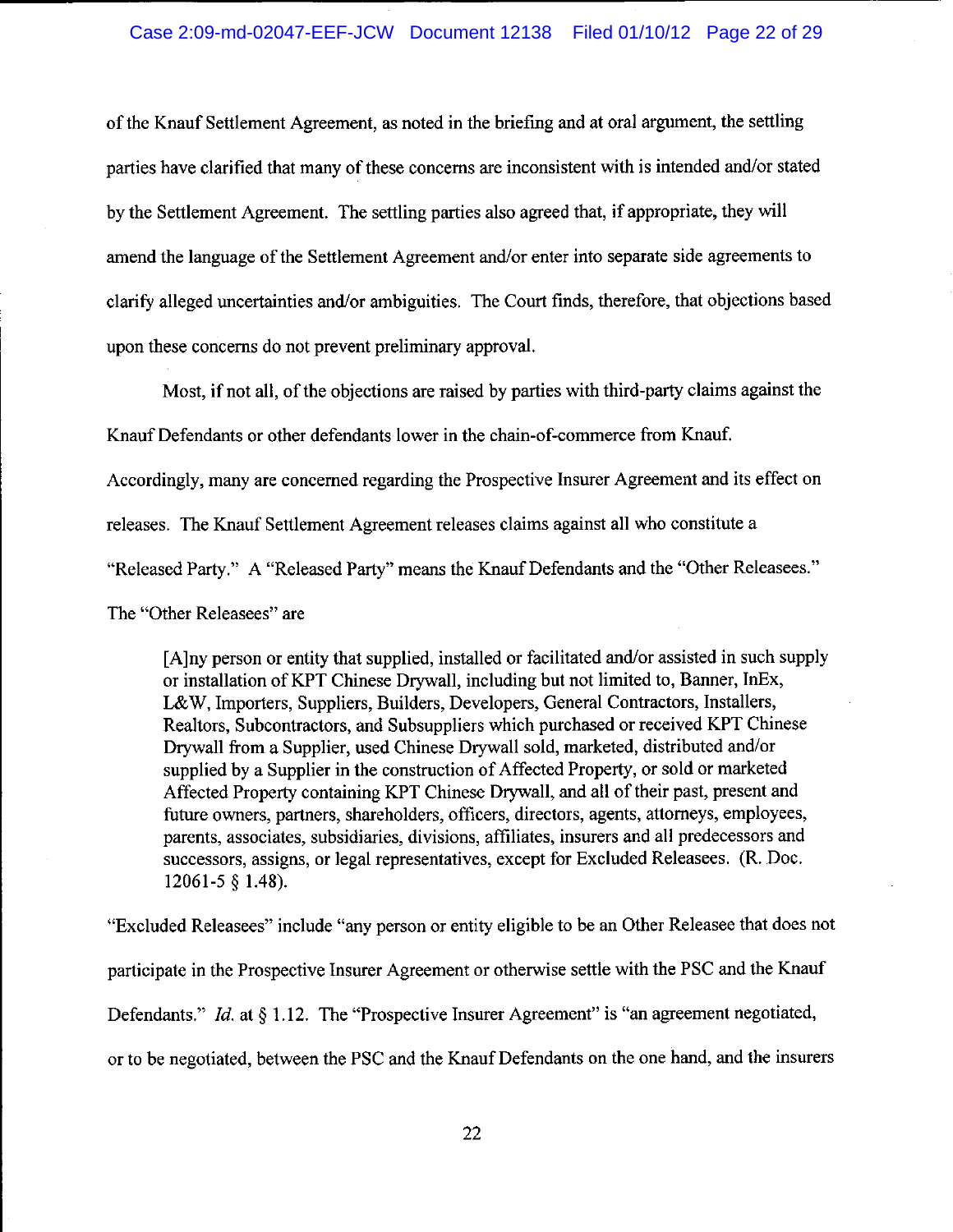for Other Releasees (other than Banner, InEx and L&W) on the other." Id. at  $\S 1.54$ .

Thus, based upon the foregoing, those defendants who were below the Knauf Defendants in the chain of commerce are released from liability to the Class, unless these lower-chain defendants' insurers fail to participate in the Prospective Insurer Agreement. Because the Prospective Insurer Agreement is not completed, the parties affected by this Agreement are unable to know their exact status under the terms of the Settlement Agreement. The Court recognizes the concerns presented by this current uncertainty, but also that the progress on the Prospective Insurer Agreement is already underway. The "prospective" status of the Prospective Insurer Agreement, however, does not pose sufficient fairness, reasonableness, and adequacy problems to prevent preliminary approval of the Knauf Settlement Agreement, unless as raised by several of the objecting parties, the Prospective Insurer Agreement is not completed prior to the opt-out and objections deadlines. The Court finds, at this time, it is not necessary to schedule these deadlines contingent upon the completion of the Prospective Insurer Agreement, but will entertain motions to continue these deadlines if this Agreement is not executed timely.

Finally, with regard to the concerns of objectors regarding their rights to pursue litigation against Knauf and defendants lower in the chain-of-commerce, the Court finds that clarification from the settling parties alleviates many of these concerns and for any remaining concerns, such should be addressed at the final fairness hearing, not at the preliminary approval stage.

#### **Proposed Notice** Е.

Rule  $23(e)(1)$  requires that "[t] he court must direct notice in a reasonable manner to all class members who would be bound by the proposal." Fed. R. Civ. P.  $23(e)(1)$ . For a class certified under Rule 23(b)(3), as is sought here,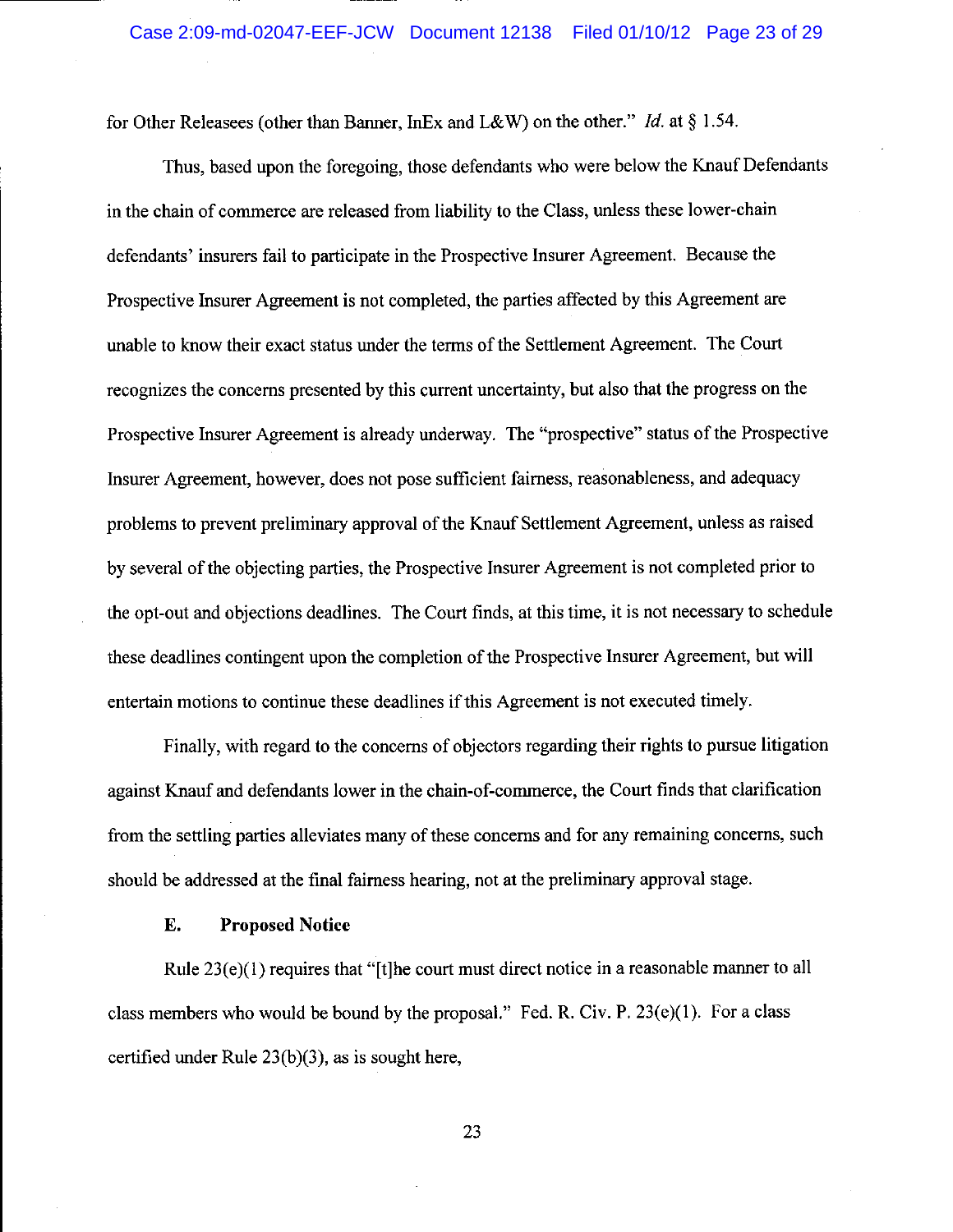[T] he court must direct to class members the best notice that is practicable under the circumstances, including individual notice to all members who can be identified through reasonable effort. The notice must clearly and concisely state in plain, easily understood language:

(I) the nature of the action;

(ii) the definition of the class certified;

(iii) the class claims, issues, or defenses;

(iv) that a class member may enter an appearance through an attorney if the member so desires;

(v) that the court will exclude from the class any member who requests exclusion; (vi) the time and manner for requesting exclusion; and

(vii) the binding effect of a class judgment on members under Rule  $23(c)(3)$ . Fed. R. Civ. P. 23(c)(2)(B).

Movants argue that the proposed form and method of Class Notice is adequate and satisfies the requirements of Rule 23. They note that they will be providing individual notice by first-class mail to all Class Members and their counsel, and the Settlement Agreement is posted on the Court's MDL website. Additionally, with regard to the form of the Notice, the Movants allege it is written in plain and straightforward language; it also objectively and neutrally apprises all Class Members on the nature of the action, the definition of Class and SubClasses, and relevant deadlines and restrictions, as well as the date and location for the final Fairness Hearing. There have been no objections filed regarding the proposed notice. The Court agrees with the Movants that the proposed notice is appropriate and in compliance with Rule 23.

#### V. **CONCLUSION**

IT IS ORDERED that the Knauf Settlement Agreement, including all exhibits attached thereto, is preliminarily approved by the Court as fair, reasonable and adequate, as negotiated and entered into at arm's length, in good faith, and free of collusion to the detriment of the Knauf Settlement Class, and as being within the range of possible judicial approval at a prospective Fairness Hearing. Accordingly, IT IS FURTHER ORDERED: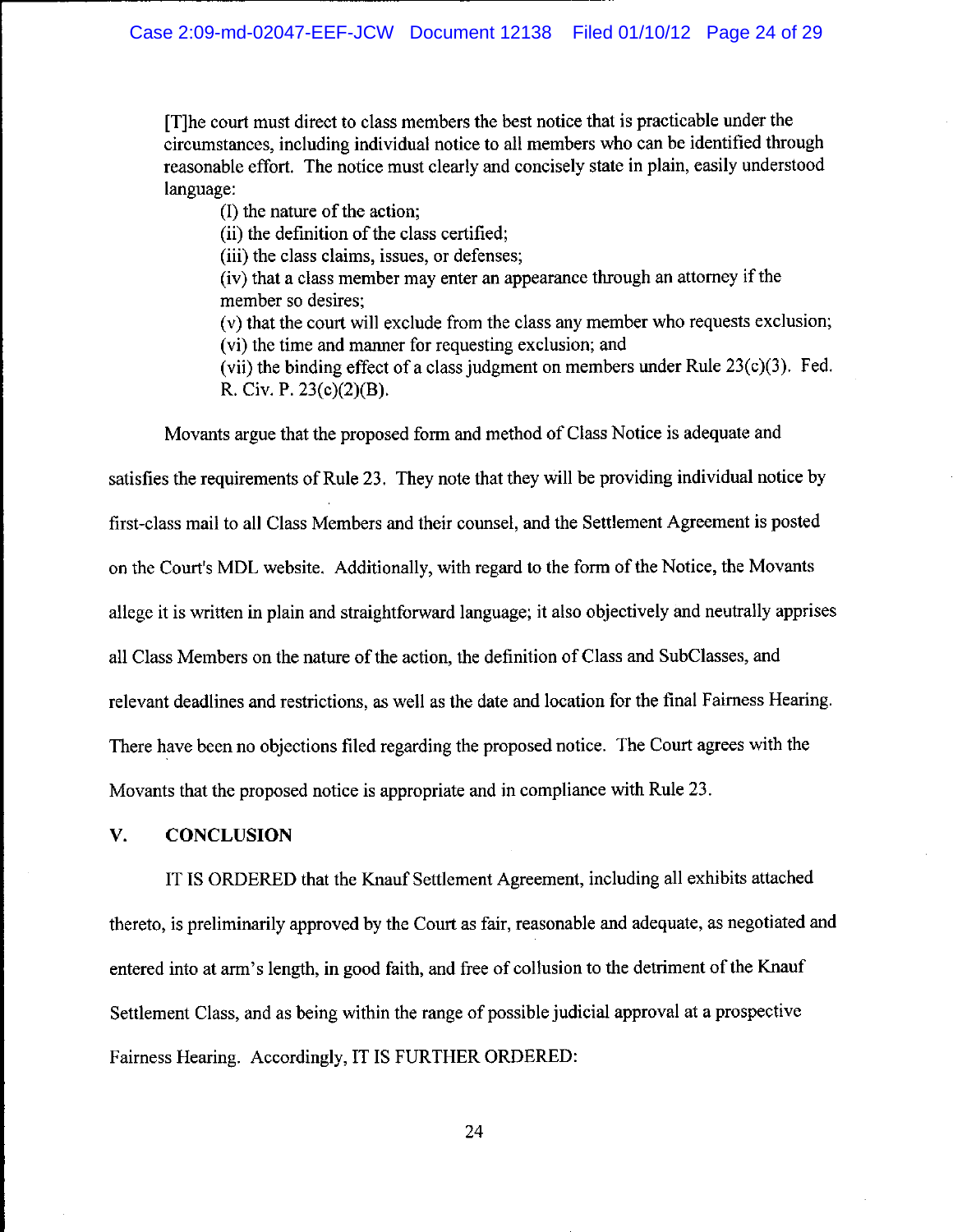The following nationwide Knauf Settlement Class is conditionally certified and shall consist of: "All persons or entities who, as of December 9, 2011, filed a lawsuit in the Litigation as a named plaintiff *(i.e.*, not an absent class member) asserting claims arising from, or otherwise related to, KPT Chinese Drywall, whether or not the Knauf Defendants are named parties to the lawsuit."

The following Knauf Settlement Subclasses are conditionally certified:

#### The Residential Owner Subclass consists of:  $(1)$

All members of the Class who are owners of and reside or have resided in Affected Property ("Residential Owners"). The Residential Owner Subclass shall not include Owners, other than Mortgagees, who purchased Affected Properties with knowledge that the properties contained KPT Chinese Drywall. The Residential Owner Subclass also shall not include Owners who sold or otherwise disposed of Affected Properties except for former owners who lost Affected Properties due to foreclosure or sold Affected Properties in a Short Sale to avoid foreclosure.

#### $(2)$ The Commercial Owner Subclass consists of:

All members of the Class who are owners of Affected Property for the purpose of selling or renting the Affected Property or using the Affected Property to conduct a business and who do not reside in the Affected Property ("Commercial Owners"). The Commercial Owner Subclass shall not include Owners, other than Mortgagees, who acquired Affected Properties through foreclosure with knowledge that the properties contained KPT Chinese Drywall, except for former owners who lost Affected Properties due to foreclosure or sold Affected Properties in a Short Sale to avoid foreclosure.

 $(3)$ The Tenant Subclass consists of:

All members of the Class who rent Affected Property.

The following Subclass representatives are appointed for each of the Knauf Settlement

Subclasses: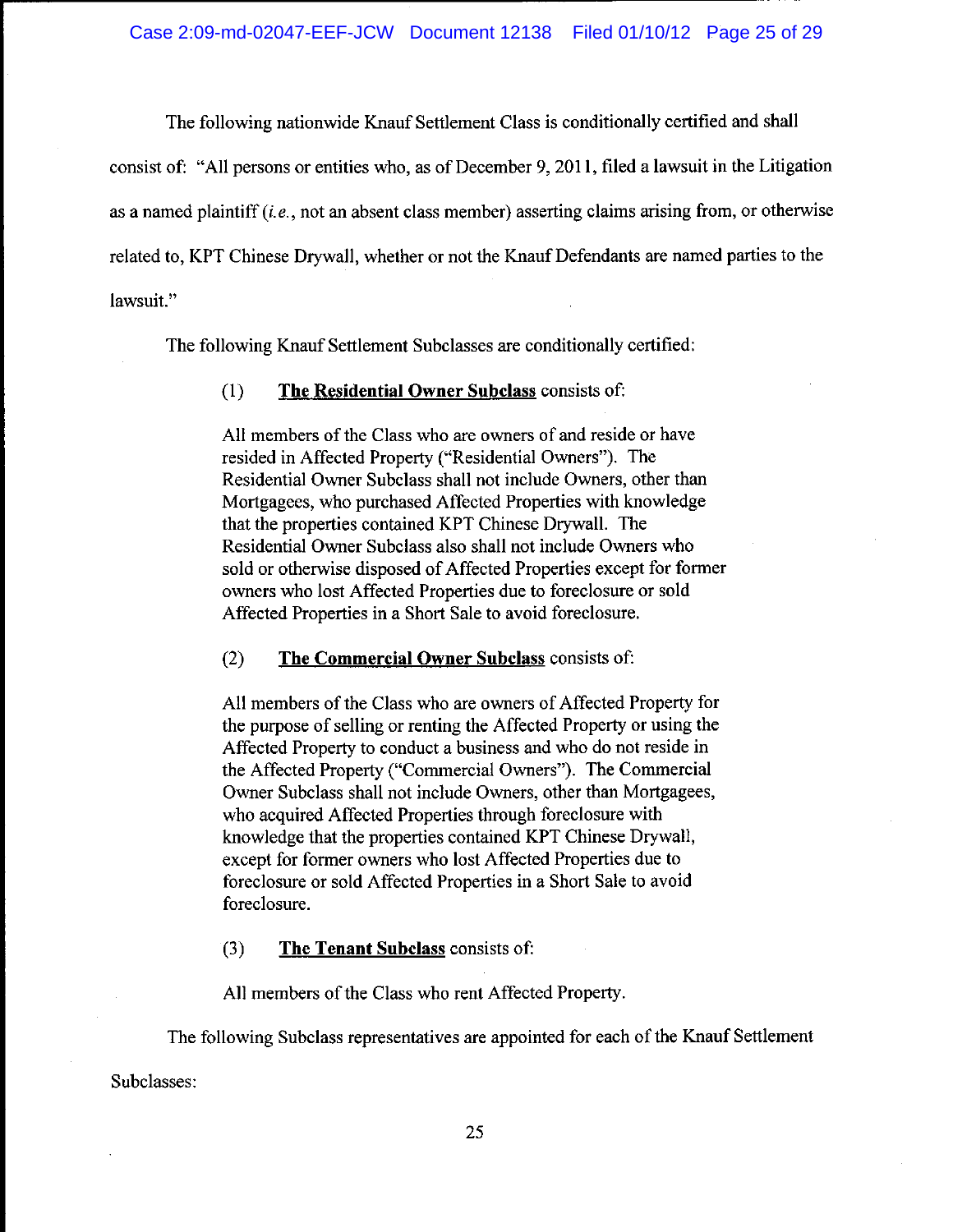- The Residential Owner Subclass: Dr. Stephen Roberts, Jennifer Roberts  $a_{\cdot}$ and Lawrence Sabesan.
- The Commercial Owner Subclass: Villas at Oak Hammock, LLC and b. Promenade at Tradition Community Association, Inc.
- The Tenant Subclass: Kristin Hagan. c.

Russ Herman and Arnold Levin are appointed as Settlement Class Counsel, and the Plaintiffs' Steering Committee ("PSC") are appointed as Of-Counsel.

Ervin A. Gonzalez is appointed as Subclass Counsel for the Residential Owner Subclass,

Gerald E. Meunier is appointed as Subclass Counsel for the Commercial Owner Subclass, and

Bruce William Steckler is appointed as Subclass Counsel for the Tenant Subclass

The opt-out procedure set forth in Section 8 of the Knauf Settlement is approved.

The procedure for lodging objections to the Knauf Settlement as set forth in Section 9 of the Knauf Settlement is approved.

The class notice attached to this Order is approved.

The protocol for dissemination of notice to Class Members as set forth in Section 7 of the Knauf Settlement is approved.

On or before, January 27, 2012, Settlement Class Counsel shall cause the class notice attached herein to be sent via first-class mail, postage prepaid to: (I) all plaintiffs in the Litigation who, as of December 9, 2011, asserted claims arising from, or otherwise related to, KPT Chinese Drywall, (ii) all plaintiffs in the Omni complaints in MDL No. 2047 who, as of December 9, 2011, asserted claims arising from, or otherwise related to, KPT Chinese Drywall, (iii) all plaintiffs in all Related Actions who, as of December 9, 2011, asserted claims arising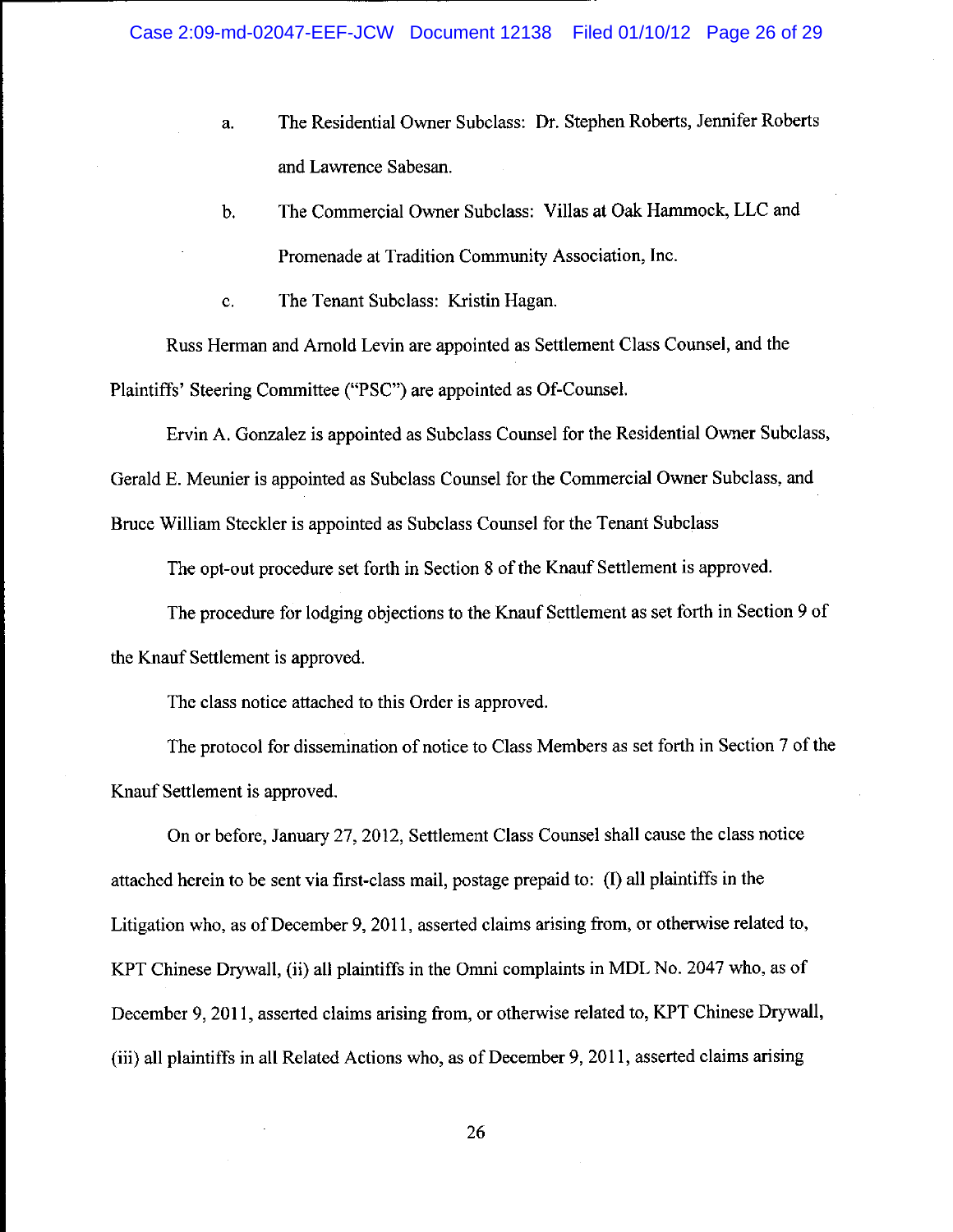### Case 2:09-md-02047-EEF-JCW Document 12138 Filed 01/10/12 Page 27 of 29

from, or otherwise related to, KPT Chinese Drywall, (iv) all other class members, and (v) the counsel of all the foregoing. Where an attorney represents more than one Plaintiff or claimant with claims against the Knauf Defendants, it shall be sufficient to provide that attorney with a single copy of the notice. Notice to a Class Member's counsel of record shall constitute notice to the Class Member even if the Class Member does not receive independent notice.

The cost of Notice shall be paid by the Knauf Defendants.

The class notice shall be posted on the Court's Chinese Drywall MDL website so as to commence the Notice period.

Any Class Member wishing to opt out of the Settlement must notify Class Counsel, Arnold Levin (LEVIN, FISHBEIN, SEDRAN & BERMAN, 510 Walnut Street, Suite 500, Philadelphia, PA 19106) and Russ M. Herman (HERMAN, HERMAN, KATZ & COTLAR, LLP, 820 O'Keefe Avenue, New Orleans, LA 70113), and counsel for the Knauf Defendants, Kerry Miller (FRILOT L.L.C., 1100 Poydras Street, Suite 3700, New Orleans, LA 70163) in writing, within seventy (70) days after the last date to provide notice to the Class, *i.e.*, postmarked no later than April 6, 2012, which is the last day of the Opt-Out/Objection Period, of their intention to opt out of the Settlement. No opt out will be effective if filed earlier than 21 days after the last date to provide notice to the Class, *i.e.*, if filed before February 17, 2012. To be effective, the opt-out notice must set forth the full name and current address of the person electing to opt out and a sentence stating: "The undersigned hereby opts out of the Knauf Settlement Class in the Chinese Drywall Action." The opt-out notice must be signed by the individual Class Member.

All objections to the proposed Knauf Settlement shall be filed and served in compliance with Section 9 of the Knauf Settlement within seventy (70) days after the last date to provide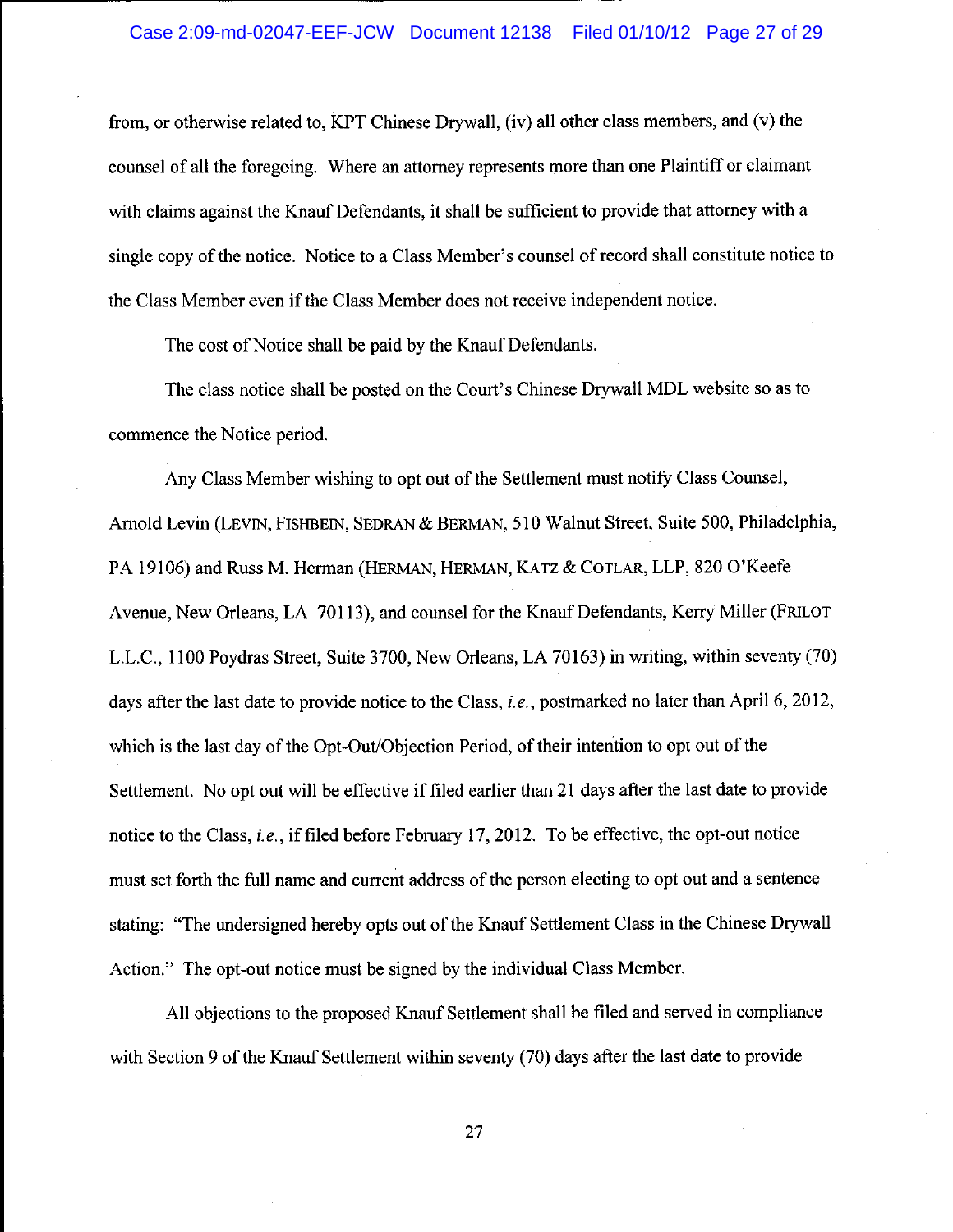## Case 2:09-md-02047-EEF-JCW Document 12138 Filed 01/10/12 Page 28 of 29

notice to the Class, *i.e.*, postmarked no later than April 6, 2012, or they will be deemed waived. All objections must be signed by the individual Class Member and by his or her counsel, if any.

The Settling Parties shall file any response to the objections or other papers in support of final approval of the Settlement on or before May 15, 2012.

A formal Fairness Hearing shall take place on the 20th day of June, 2012, beginning at 9:00 a.m., and continuing to June 21, 2012, if necessary, in order to consider comments on and objections to the proposed Knauf Settlement and to consider whether (a) to approve thereafter the class settlement as fair, reasonable and adequate pursuant to Rule 23 of the Federal Rules of Civil Procedure, (b) to finally certify the settlement class, and (c) to enter the Order and Judgment provided in paragraph 1.43 of the Knauf Settlement.

Except as provided in the following paragraph, Prosecution of the Litigation, the Omni Complaints and Related Actions against the Knauf Defendants shall be stayed pending the settlement proceedings and further Orders of the Court. The stay will extend to all cases involving KPT Chinese Drywall filed on or before December 9, 2011, whether or not a Knauf Defendant is a party to the case, unless an objection is filed with the Court by January 16, 2012. If an objection is timely received, responses must be filed by January 23, 2012, and the Court will hear argument on the matter at the next status conference on January 26, 2012.

Banner is not subject to the stay in the preceding paragraph, as Banner and the Knauf Defendants have voluntarily agreed to a temporary postponement of litigation with respect to Banner's claims against the Knauf Defendants. In light of that agreement, the portion of Banner's objection (Rec. Doc. 12085) asserting that the stay should not apply to Banner absent its consent is MOOT and each party's position on the issue is explicitly preserved. Banner, as used in this